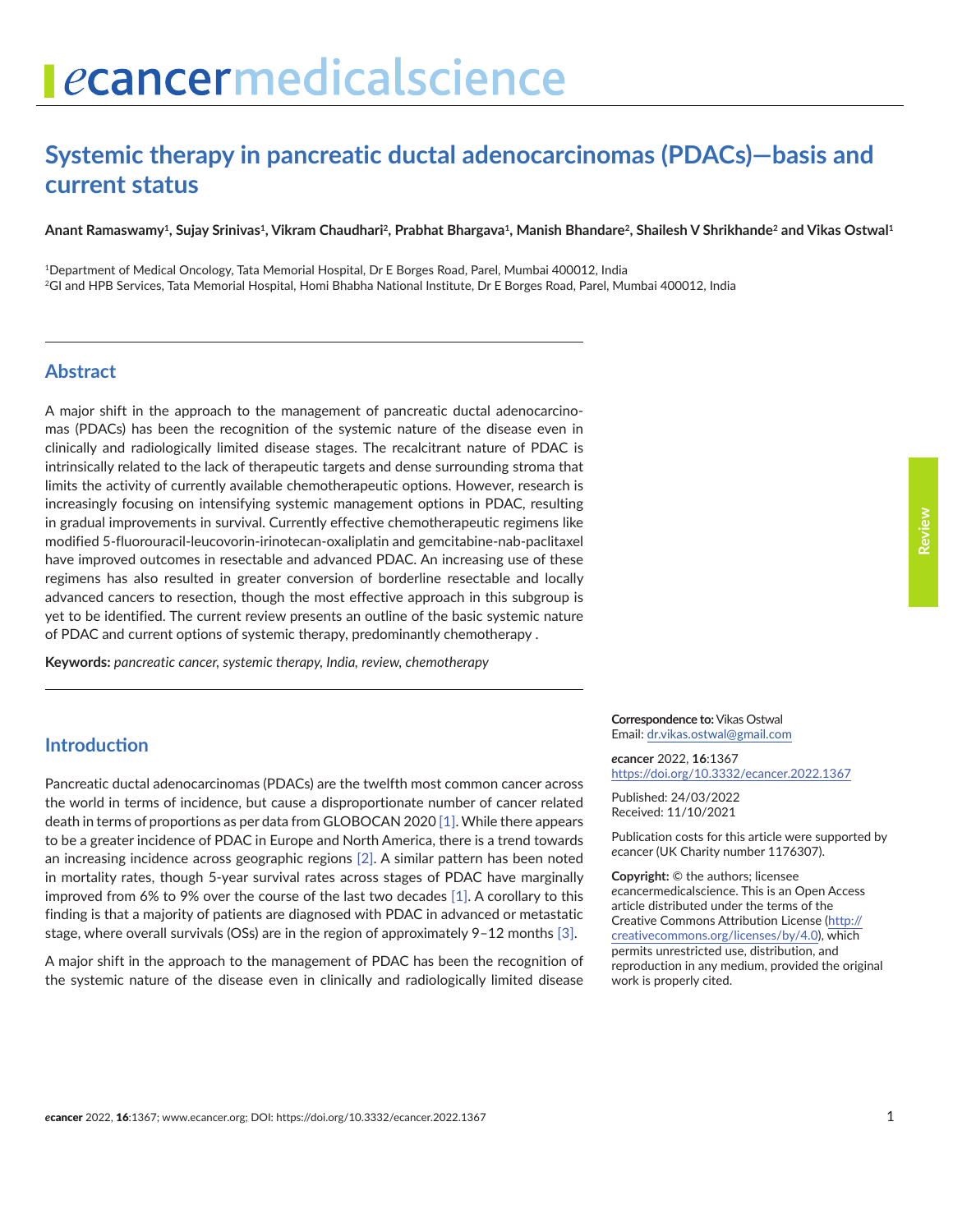stages [\[4\]](#page-13-0). While high-quality surgery forms an important backbone of the management of limited stage PDAC, current research is increasingly focusing on adequate control of systemic PDAC combined with local methods of disease control. This has resulted in gradual improvements in survival for patients with PDAC, though the quantum of improvement lags behind that seen in a number of other malignancies. The basis for systemic management of PDAC remains multi-agent chemotherapy, with options like immunotherapy and vaccine approaches yet to bear fruit in the treatment of PDAC [\[5\].](#page-13-0)

# *Molecular landscape of PDAC*

Genomic studies and analyses of copy number variations have identified four major mutations in the genomic landscape that drive the oncogenic process of PDAC – activating mutations causing telomeric shortening in KRAS (≥90%, near ubiquitous in PDAC), inactivating mutations in TP53 (approximately 74%), SMAD4 (approximately 31%) and CDKN2A (approximately 35%). Other less common alterations include changes in KDM6A and PREX2, as well as certain hereditary pathogenic mutations in BRCA, BRCA2 and PALB2.

Mutations in KRAS occur early in the pathogenesis of PDAC, while SMAD4 mutations tend to occur late and facilitate increased aggressiveness and progression of PDAC [\[6\]](#page-13-0). While mutations in KRAS and TP53 and abnormal CDKN2A have known to correlate with poorer prognosis, there have been disappointing results when attempts to target these genes have been made, e.g. the failure of farnesyl-transferase inhibitors in targeting KRAS [\[7,](#page-13-0) [8\].](#page-13-0) This lack of useful targets has resulted in shifting focus from genomics to transcriptomics.

While individual mutations give information of drivers of PDAC, the lack of firm clinical correlates has resulted in numerous attempts to evaluate the transcriptomic data analysis with clinical features and outcomes [\[9\]](#page-13-0). In as early as 2011, Collisson *et al* [\[10\]](#page-13-0) used hybridisation array-based mRNA expression on only the epithelial component of patient samples with untreated resected PDAC to identify three subtypes: Classical, Quasi-mesenchymal (QM-PDA) and Exocrine-like. Along with correlation with specific genomic and pathological features, the QM-PDA cohort also had decreased survival compared to the other subtypes [\[10\]](#page-13-0). Several other classifications have emerged over the last decade, with a recent one by Puleo *et al* [\[11\]](#page-13-0) subtyping 309 cases of PDAC into basal like, stroma activated, desmoplastic, pure classical and immune classical subtypes. This built upon a previous study classifying PDAC into basal and classical subtypes, while additionally identifying additional sub-classifications. Besides being identified with particular molecular signatures, the subtypes also showed different survival outcomes: the basal-like subtype had the worst outcome (median OS (mOS) – 10.3 months), whereas the pure classical and immune classical subtypes showed good prognosis (mOS values of 43.1 and 37.4 months, respectively). The stroma activated subtype was associated with a poor prognosis, but better as compared to the pure basal-like subtype (mOS – 20.2 months). An important aspect of this classification was its recognition and inclusion of the pancreatic stroma in determining PDAC biology and outcomes [\[11\].](#page-13-0)

Increasing evidence also suggests that available transcriptomic classifications have firm translational correlates in terms of predicting responses to available systemic chemotherapeutic options [\[12\]](#page-13-0). Early results from the COMPASS study, which entailed performing whole genome sequencing and RNA sequencing in patients with advanced PDAC being treated with 5-fluorouracil-leucovorin-irinotecan-oxaliplatin (FOLFIRINOX) or gemcitabine with nab-paclitaxel (GN), divided patients into 'basal' and 'classical' subtypes as is commonly used in PDAC. They clearly showed that radiological responses as well as survivals with first-line chemotherapy were markedly inferior in the basal subtypes as compared to the classical subtypes [\[13\].](#page-13-0)

## *Why is PDAC difficult to treat?*

PDACs are notoriously difficult to treat malignancies, with limited increments in survival over the last two decades. Major reasons for this recalcitrant nature of PDAC are related to the inherent biology of the cancer. While a complete analysis of pancreatic tumour biology is beyond the scope of this review, some of the important aspects as to why the PDACs are resistant to treatment are discussed.

## *Systemic nature of PDAC*

Elegant mouse models have shown that pancreatic cancer progression is a model in which the seeding of distant organs occurs before, and in parallel to, tumour formation at the primary site [\[4\].](#page-13-0) Most patients with pancreatic cancer have metastatic disease at the time of diagnosis,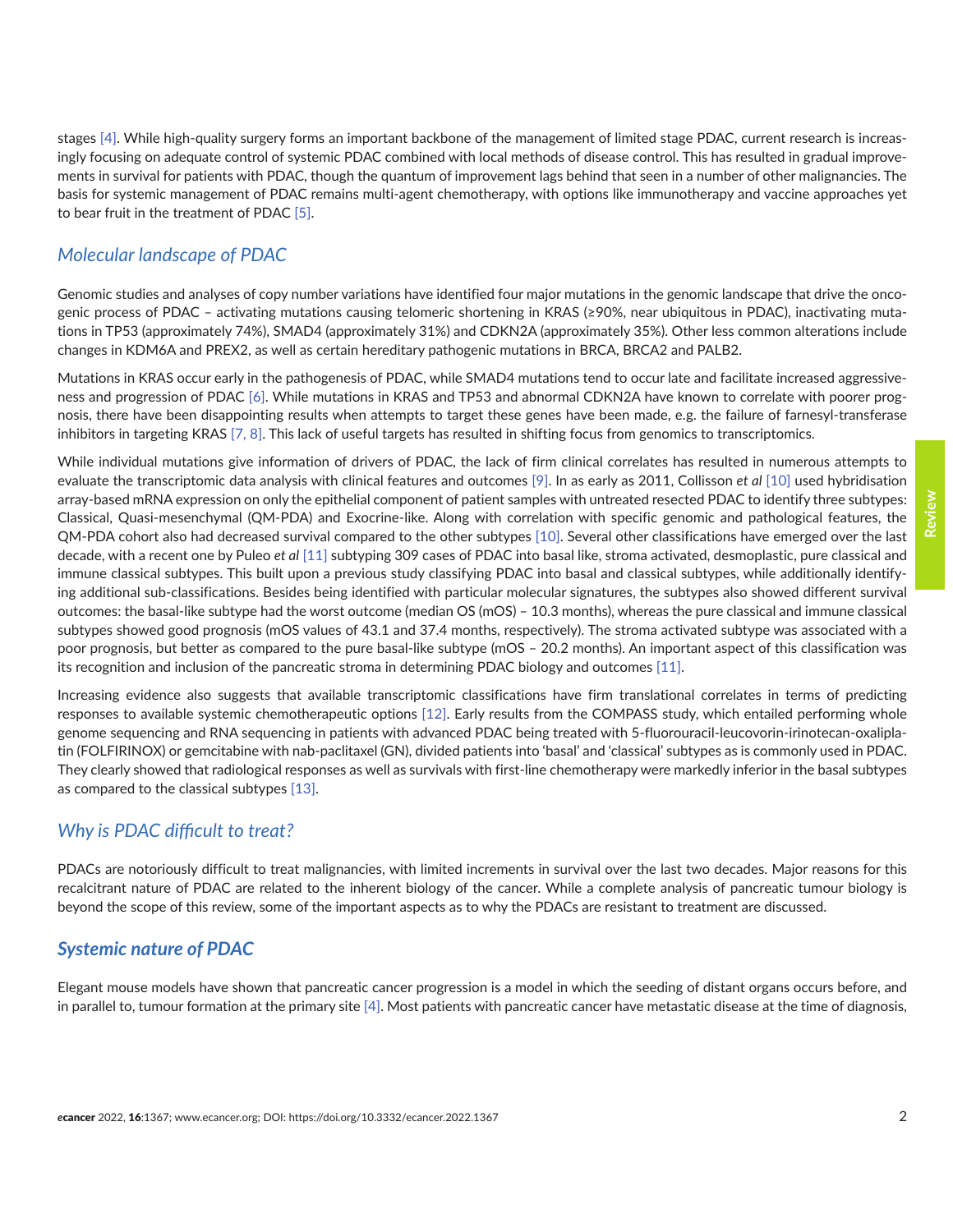even if not radiologically evident. Epithelial mesenchymal transition (EMT) is considered as one of the key features of metastases acquired by epithelial cells wherein, they lose their epithelial cell like properties and gain invasive properties and stem cell-like features, allowing for metastases. In their mouse model studies using Cre-lox-based mouse model of PDACs, Rhim *et al* [\[14\]](#page-13-0) have clearly shown that EMT along with bloodstream entry of transformed cells and seeding of distant organs occurs at a stage of PDAC progression previously thought to be preinvasive based on standard histological examination. Even when tumours were at the precancerous stage (pancreatic intraepithelial neoplasia), they were associated with EMT, suggestive of metastatic potential [\[14\]](#page-13-0).

# *Tumour microenvironment (TME) of PDAC*

Besides various genomic alterations seen in PDAC, ongoing research has increasingly identified the effect of the tumour microenvironment (TME) on the nature of PDAC. The neoplastic cells in PDAC comprise a minority of the entire tumour tissue, with the vast majority of tumour tissue being contributed by the TME, predominantly comprising dense desmoplastic stroma. The effect of stroma on tumour genotype and phenotype has been captured in the molecular classifications of PDAC as previously mentioned, thereby reiterating the footprint of the stroma on PDAC biology [\[15\]](#page-13-0).

There are three fundamental components of the pancreatic stroma – extracellular matrix (ECM), vasculature and cancer associated fibroblasts (CAFs). Desmoplasia is a fibrotic reaction caused by an excess of fibroblasts and the deposition of ECM, and this is a hallmark of PDAC. High stromal concentrations of hyaluronic acid have directly correlated with inferior survivals in PDAC. Besides direct correlation with outcomes, ECM purportedly acts as a barrier to chemotherapy. Studies in genetically engineered mouse models have shown that tumour stroma remodelling via inhibition of small molecules such as STAT3 may improve the efficacy of standard gemcitabine chemotherapy and improve outcomes. The ECM also acts as a barrier to the delivery of chemotherapeutic agents by possibly mediating increased interstitial fluid pressure within the tumour, thereby impairing vascular function and tumour permeability [\[16\]](#page-13-0) . Available evidence suggests that CAFs are active players during the process of cancer initiation, progression and metastasis. Besides being part of bi-directional signalling between neoplastic cells and themselves in terms of oncogenesis, a subset of CAFs called inflammatory CAF may be pro-tumorigenic themselves. IL-6, secreted by CAFs, may also contribute to immune evasion in PDAC. Numerous therapeutic targets against CAFs or CAF receptors in PDAC are under development with some of the more prominent ones under evaluation being insulin-like growth factor 1 (IGF1) receptor, Vitamin D receptor and inhibition of β-catenin nuclear localisation and invasion of cancer cells by all-trans retinoic acid [\[17\].](#page-13-0)

## *Current concepts in management of advanced PDAC*

### **Treatment options in advanced PDAC**

The treatment of PDACs is based on their initial presentation in terms of resectability status, with a majority of the patients having locally advanced unresectable (LAPC) or metastatic cancers with only 10%–20% having clearly resectable disease at initial presentation [\[18,](#page-13-0) [19\]](#page-14-0) [\(Table 1\)](#page-3-0). This implies that a majority of treatment regimens have initially been evaluated in the advanced setting, before being used in localised PDACs. Systemic chemotherapy in the form of palliative chemotherapy can improve disease related symptoms and quality of life in metastatic pancreatic cancer; while those with LAPC may be initially treated with neoadjuvant intent therapy. Multidisciplinary joint clinic decisions have become the standard for charting out the treatment plan for patients with advanced PDAC.

There have been a small number of validated regimens for the first-line treatment of advanced PDAC. The current first-line regimen has evolved over the years from bolus 5-fluorouracil (5-FU) to gemcitabine to the current era of FOLFIRINOX and GN. [Table 2](#page-4-0) summarises the major studies evaluating first-line therapy in advanced PDAC. In routine current practice, the FOLFIRINOX regimen is recommended as a standard first-line choice for advanced pancreatic cancer by the National Comprehensive Cancer Network (NCCN), the American Society of Clinical Oncology and the European Society for Medical Oncology (ESMO) for patients with an ECOG performance status score of 0 or 1 and a favourable comorbidity profile [\[18,](#page-13-0) [20, 21\].](#page-14-0) This is based on the results of the pivotal PRODIGE 4-ACCORD11 trial which compared FOLFIRINOX to gemcitabine in metastatic pancreatic cancer patients below 75 years of age. OS was significantly increased, with median survival of 11.1 months for FOLFIRINOX and 6.8 months for the gemcitabine regimen (Hazard ratio (HR) 0.57; 95% confidence interval (CI), 0.45–0.73; *p* < 0.001) [\[22\].](#page-14-0)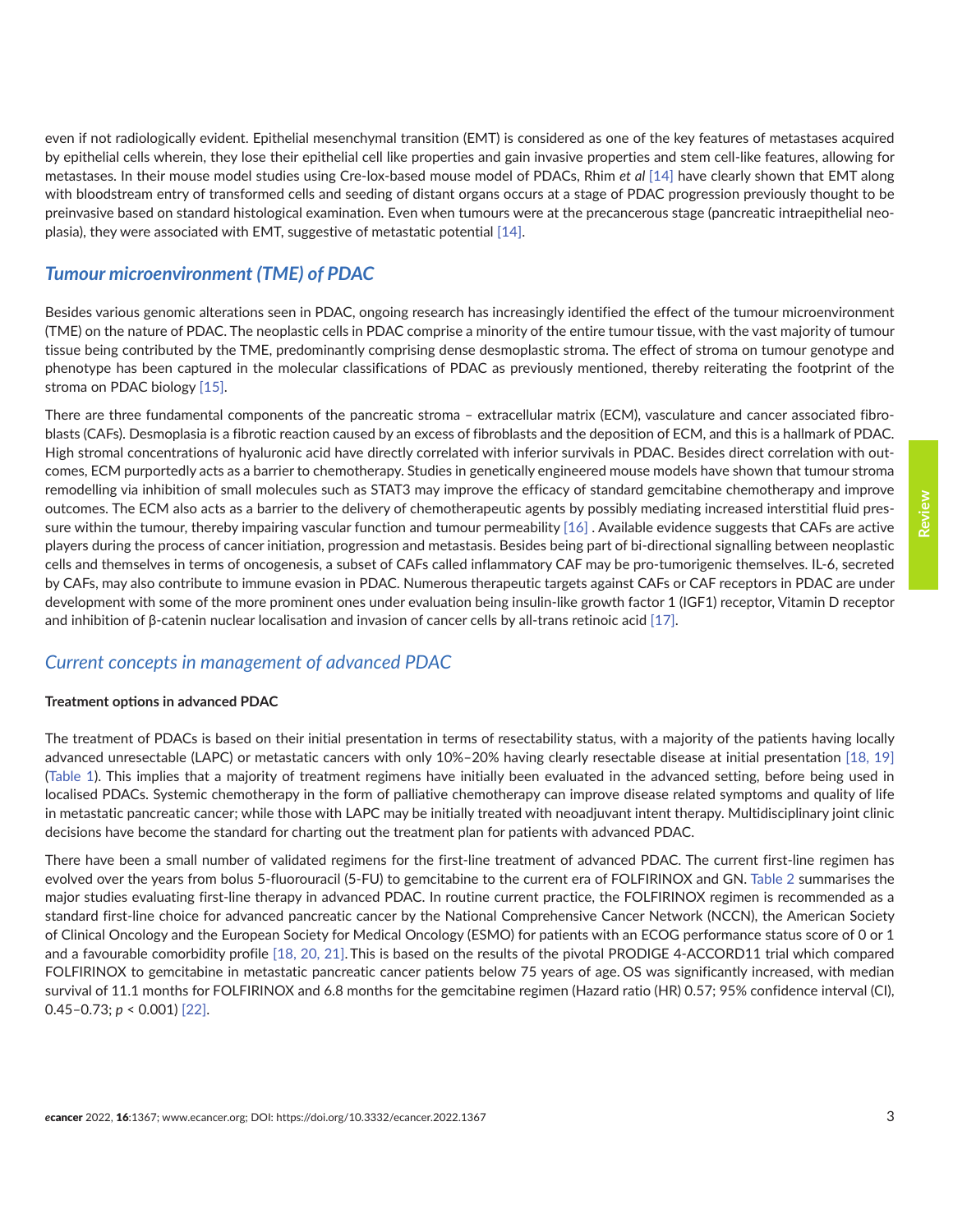| Resectability<br>status            | <b>Arterial</b>                                                                                                                                                                                                                                                                                                                                 | <b>Venous</b>                                                                                                                                                                                                                                                                                |  |  |  |  |
|------------------------------------|-------------------------------------------------------------------------------------------------------------------------------------------------------------------------------------------------------------------------------------------------------------------------------------------------------------------------------------------------|----------------------------------------------------------------------------------------------------------------------------------------------------------------------------------------------------------------------------------------------------------------------------------------------|--|--|--|--|
| Resectable                         | SMA, CA, CHA: no arterial tumor contact                                                                                                                                                                                                                                                                                                         | SMV/PV: no tumor contact, or contact of less than 180° without<br>vein contour irregularity.                                                                                                                                                                                                 |  |  |  |  |
| Borderline resectable (BR)         |                                                                                                                                                                                                                                                                                                                                                 |                                                                                                                                                                                                                                                                                              |  |  |  |  |
| BR- PV (SMV/PV<br>invasion alone)  |                                                                                                                                                                                                                                                                                                                                                 | SMV/PV: solid tumor contact of 180° or more, contact of less<br>than 180° with contour irregularity of the vein or thrombosis of<br>the vein but with suitable vessel proximal and distal to the site of<br>involvement allowing for safe and complete resection and vein<br>reconstruction. |  |  |  |  |
|                                    |                                                                                                                                                                                                                                                                                                                                                 | IVC: solid tumor contact                                                                                                                                                                                                                                                                     |  |  |  |  |
| <b>BR-A</b> (arterial<br>invasion) | Pancreatic head/uncinate process:                                                                                                                                                                                                                                                                                                               |                                                                                                                                                                                                                                                                                              |  |  |  |  |
|                                    | SMA: solid tumor contact of less than 180°                                                                                                                                                                                                                                                                                                      |                                                                                                                                                                                                                                                                                              |  |  |  |  |
|                                    | CHA: solid tumor contact without extension to CA/hepatic<br>artery bifurcation allowing for safe and complete resection and<br>reconstruction.<br>Presence of variant arterial anatomy (RHA, CHA) and the<br>presence of tumor contact as it may affect surgical planning<br>Pancreatic body/tail:<br>CA: solid tumor contact of less than 180° |                                                                                                                                                                                                                                                                                              |  |  |  |  |
|                                    | CA: solid tumor contact of 180 or more degree without<br>involvement of the aorta and with intact and uninvolved GDA                                                                                                                                                                                                                            |                                                                                                                                                                                                                                                                                              |  |  |  |  |
| Unresectable (UR)                  |                                                                                                                                                                                                                                                                                                                                                 |                                                                                                                                                                                                                                                                                              |  |  |  |  |
| UR-LR (locally                     | Head/uncinate process:                                                                                                                                                                                                                                                                                                                          | Head/uncinate process:                                                                                                                                                                                                                                                                       |  |  |  |  |
| advanced)                          | SMA, CA: solid tumor contact of 180 or more degree                                                                                                                                                                                                                                                                                              | SMV/PV: unreconstructible due to tumor involvement/occlusion                                                                                                                                                                                                                                 |  |  |  |  |
|                                    | Solid tumor contact with the 1st jejunal SMA branch                                                                                                                                                                                                                                                                                             | Contact with most proximal draining jejunal branch into SMV                                                                                                                                                                                                                                  |  |  |  |  |
|                                    | Body and tail                                                                                                                                                                                                                                                                                                                                   | Body and tail                                                                                                                                                                                                                                                                                |  |  |  |  |
|                                    | SMA, CA: solid tumor contact of 180 or more degree                                                                                                                                                                                                                                                                                              | SMV/PV: unreconstructible due to tumor involvement/occlusion                                                                                                                                                                                                                                 |  |  |  |  |
|                                    | Solid tumor contact with the CA and aortic involvement                                                                                                                                                                                                                                                                                          |                                                                                                                                                                                                                                                                                              |  |  |  |  |
| UR-M (metastatic)                  | Distant metastasis (including non-regional lymph node metastasis)                                                                                                                                                                                                                                                                               |                                                                                                                                                                                                                                                                                              |  |  |  |  |

#### <span id="page-3-0"></span>**Table 1. Resectability criteria in PDAC (NCCN criteria) [\[19\].](#page-14-0)**

SMV: Superior mesenteric vein, PV: Portal vein, SMA: Superior mesenteric artery, CA: Celiac artery, CHA: Common hepatic artery, IVC: Inferior Vena Cava, RHA: Right Hepatic Artery, GDA: Gastroduodenal Artery, LR: Locally advanced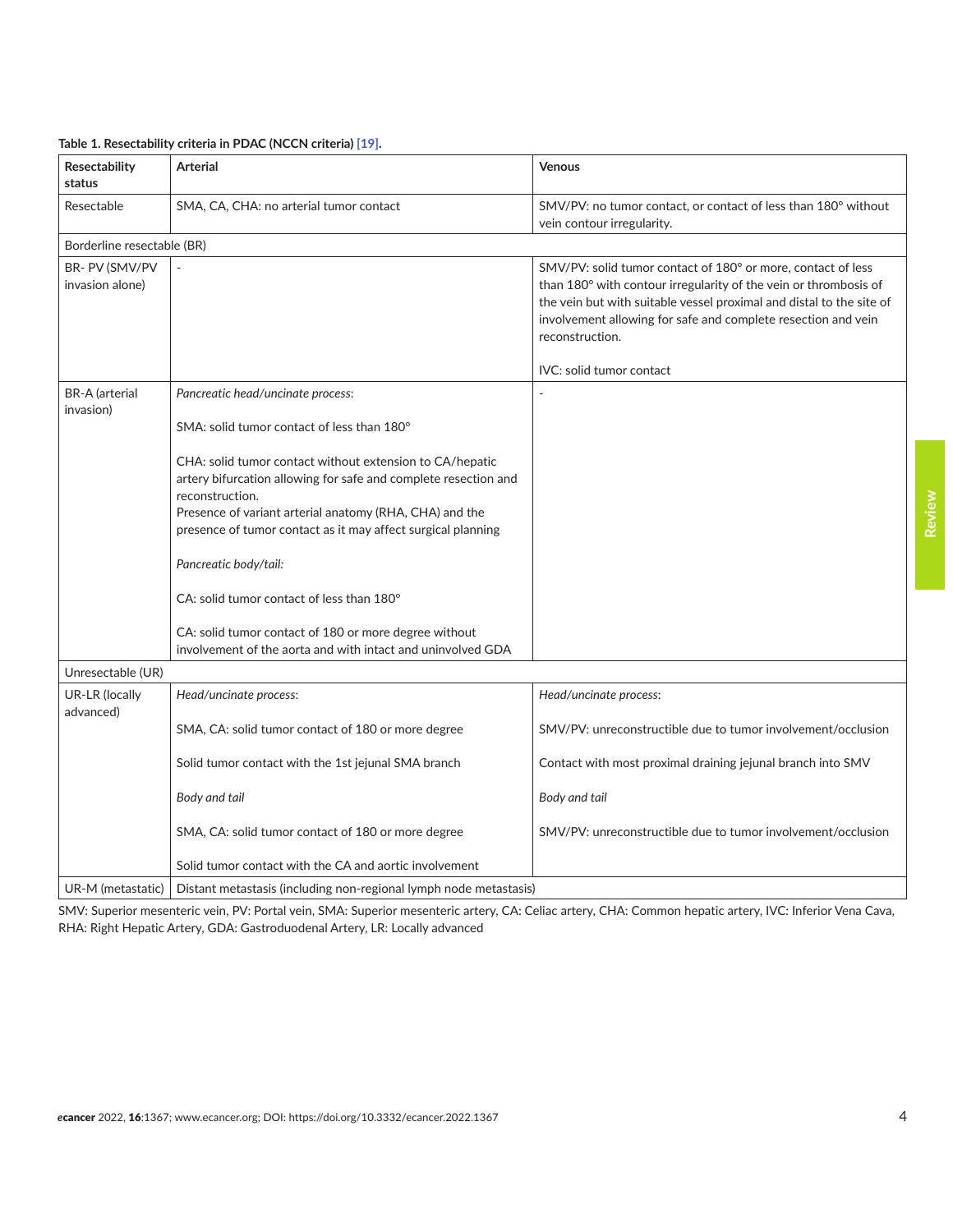| <b>Trial</b>                                                                            | <b>Types of trial</b> | N   | Intervention                           | <b>Primary endpoint</b> | RR (%)           | <b>mDFS</b><br>(months) | mOS<br>(months) | Result                                                                 |
|-----------------------------------------------------------------------------------------|-----------------------|-----|----------------------------------------|-------------------------|------------------|-------------------------|-----------------|------------------------------------------------------------------------|
| Burris III et al [33]                                                                   | RCT phase III         | 126 | G vs. bolus<br>$5-FU$                  | 'Clinical benefit'      | $5.4$ vs $1$     | 2.33 vs 0.92            | 5.65 vs 4.4     | Achieved primary<br>end point                                          |
| <b>National Cancer</b><br>Institute of Canada<br><b>Clinical Trials Group</b><br>$[71]$ | RCT phase III         | 569 | G plus<br>erlotinib vs.<br>gemcitabine | <b>OS</b>               | $8.6$ vs $8$     | 3.75 vs 3.55            | 6.24 vs 5.91    | Achieved primary<br>end point, though<br>limited clinical<br>relevance |
| <b>PRODIGE</b><br>4-ACCORD 11 [22]                                                      | RCT phase III         | 342 | FOLFIRINOX vs.<br>G                    | OS.                     | $31.6$ vs<br>9.4 | $6.4$ vs $3.3$          | 11.1 vs 6.8     | Achieved primary<br>end point                                          |
| MPACT <sub>[23]</sub>                                                                   | <b>RCT</b> phase III  | 861 | G- nab-paclitaxel<br>vs. gemcitabine   | <b>OS</b>               | 23 vs 7          | 5.5 vs 3.7              | 8.5 vs 6.7      | Achieved primary<br>end point                                          |

<span id="page-4-0"></span>**Table 2. Selected trials on first-line treatment in advanced pancreatic cancers.**

*N*, Total no of patients; RR, Response rates; mDFS, Median disease-free survival; mOS, Median overall survival; RCT, Randomized clinical trial; OS, Overall survival; G, Gemcitabine; 5 FU, 5 Fluorouracil; FOLFIRINOX, 5-fluorouracil-leucovorin-irinotecan-oxaliplatin

The MPACT trial reported that a combination of GN was superior to gemcitabine alone as a first-line regimen for the treatment of patients with metastatic PDAC. Of 861 patients with an ECOG performance status score of 0-2 in this study, the mOS was 8.5 months in the nabpaclitaxel arm and 6.7 months in the gemcitabine arm (HR, 0.72; 95% CI, 0.62–0.83; *p* < 0.001). There has been no prospective randomised study comparing FOLFIRINOX to GN till date [\[23\]](#page-14-0). Retrospective studies comparing both have suggested greater activity for FOLFIRINOX, with a greater use of the FOLFIRINOX regimen in patients with better ECOG PS and general fitness. However, real-world evidence in the form of a metanalysis of 3,813 patients did not show a statistical OS or PFS benefit with FOLFIRINOX as opposed to GN as a first-line therapy in metastatic PDAC, underscoring the need for a prospective study to answer this question [\[24\]](#page-14-0).

Other acceptable first-line therapy options especially in patients with ECOG PS 2 and an unfavourable co-morbidity profile are single agent gemcitabine, single agent 5-FU/capecitabine, doublet chemotherapy regimens like FOLFOX, gemcitabine plus capecitabine. Where available, S-1 monotherapy represents a reasonable alternative to gemcitabine monotherapy for patients who prefer the convenience of an oral regimen. Patients with advanced PDAC should be concurrently offered aggressive supportive treatment of cancer related symptoms like pain, etc.

Only about 40%–50% of the patients with advanced pancreatic cancer go on to receive second-line therapy [\[25\].](#page-14-0) A majority of trials and studies in this setting have been done in patients with good ECOG PS of 0–1, which is not the case in a real-world setting. Additionally, these were conducted in the pre-FOLFIRINOX era and evaluated oxaliplatin based chemotherapy after failure of gemcitabine which is applicable to only a very small subset of patients in the current era. Nanoliposomal irinotecan, a novel formulation of irinotecan has been evaluated in a phase III trial (NAPOLI-1) [\[26\].](#page-14-0) It showed that patients assigned to Nanoliposomal irinotecan plus 5-FU arm had a longer OS than patients treated with 5-FU alone (median, 6.1 versus 4.2 months; HR, 0.75; *p* = 0.012). Other efficacy endpoints like progression-free survival, objective response rates (RR) and time to treatment failure were also significantly superior in the Nanoliposomal irinotecan plus 5-FU arm. Two other studies with contrasting results with regard to the use of FOLFOX as a second-line regimen deserve mention in this context. The CONKO-003 trial showed a statistically significant OS benefit with FOLFOX in comparison with monotherapy with 5-FU/leucovorin (5-FU/ LV) alone while the PANCREOX study did not show a benefit with using FOLFOX [\[27,](#page-14-0) [28\].](#page-14-0) Possible reasons for these differences, within the limitations of a cross trial comparison, included the lower doses of oxaliplatin and resulting better tolerance with FOLFOX in the CONKO-003 trial.

The data on second-line treatment options after prior FOLFIRINOX or GN and vice versa is limited to retrospective studies only. The major society guidelines suggest the choice of second line depending on the ECOG PS, co-morbidities and organ function.After first-line treatment with gemcitabine-based regimens, Nanoliposomal irinotecan plus 5-FU is the preferred option. 5-FU plus irinotecan or 5-FU plus oxaliplatin can be offered when Nanoliposomal irinotecan is not available. The choice of oxaliplatin or irinotecan depends on the pre-existing neuropa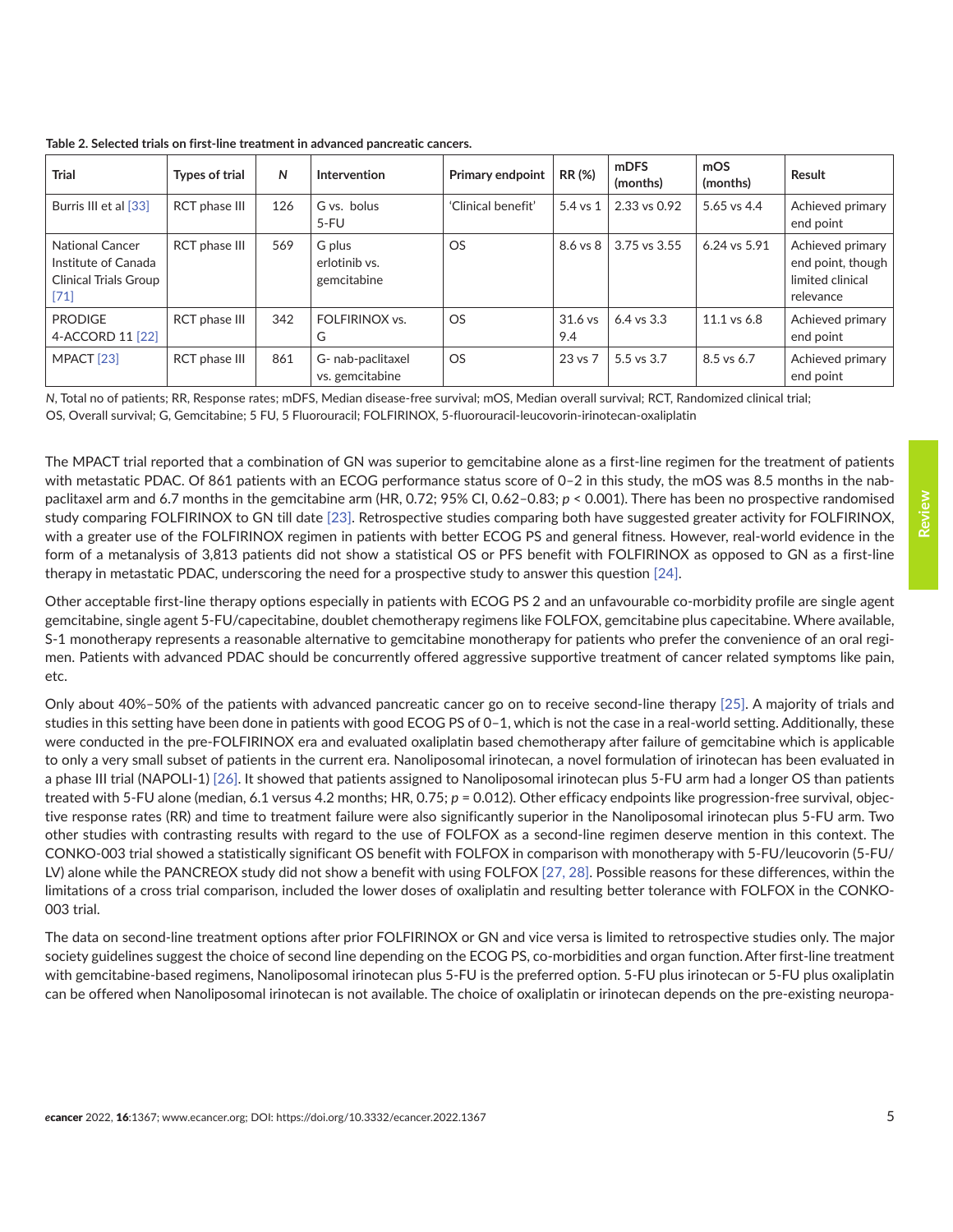thy, though a metanalysis suggested a greater benefit for irinotecan containing combinations as compared to oxaliplatin containing combinations [\[29\].](#page-14-0) After first-line treatment with FOLFIRINOX, GN can be considered.

#### **Treatment of frail and elderly patients**

An aspect of the management of advanced PDAC that has been addressed to a very limited extent is the optimal management of patients who have an ECOG PS > 1 or patients who are not fit for intensive protocols like FOLFIRINOX. Additionally, this cohort of unaddressed patients increases when elderly patients with cancer are also considered. The median age at diagnosis of PDAC, as per the SEER database is approximately 70 years, yet a majority of clinical trials have very limited representation of these patients in their study populations [\[30\].](#page-14-0) For e.g., both the Unicancer GI PRODIGE trial evaluation FOLFIRINOX and the MPACT study evaluating nab-Paclitaxel had only 0.6% and 7% of patients with ECOG PS 2. Again, the median age of the patients in this study was 61 and 63 years, respectively. The proportion of patients aged greater than 65 was 22% and 42%, respectively [\[22, 23\].](#page-14-0) This is to emphasise the limited evidence available for the management of such patients in terms of clinical trials. In stark contrast, frail and elderly patients often comprise anywhere between 8% and 67% of patients in routine clinical practice and are treated with modifications of existing regimens with unclear evidence of benefit or lack, thereof [\[31, 32\]](#page-14-0).

In the context of this frail population, available prospective evidence comes from two well conducted studies. The first is the seminal study by Burris *et al* [\[33\],](#page-14-0) which showed a benefit for palliative chemotherapy. The study evaluated gemcitabine versus 5-FU in patients with advanced PDAC and showed a relative benefit for gemcitabine in terms of palliation, tolerance and survival. Sixty-nine percent of patients in this trial had an ECOG PS of ≥2, which is why gemcitabine is still a valid option in such patients [\[33\]](#page-14-0). The second study evaluating such a population was the FRAGRANCE trial, a phase I/II trial evaluating different dosing and scheduling of gemcitabine and nab-paclitaxel in patients with ECOG PS 2. The conclusions of the authors were that administering nab-Paclitaxel at either 100 and 125 mg/m<sup>2</sup> in combination with gemcitabine on a weekly schedule of 3 weeks on, 1 week off, was well tolerated with reasonable safety and efficacy in frail patients presenting with ECOG PS 2 and advanced PDAC [\[34\].](#page-14-0)

Treatment guidelines like NCCN and ESMO are relatively ambiguous on the management of such patients [\[18,](#page-13-0) [35\]](#page-15-0). The ESMO guidelines state, 'In very selected patients with ECOG performance status 2 due to heavy tumour load, gemcitabine and nab-paclitaxel can be considered for best chance of response. If the performance status of the patient is 2 and/or the bilirubin level is higher than 1.5× ULN: a monotherapy with gemcitabine should be considered'. Tumour burden is an ill-defined characteristic that has predominant subjective characteristics as well as inter-observer variability and hence may not always be a valid benchmark for selection of treatment.

### *Neoadjuvant therapy (NAT) in PDAC*

The concept of neoadjuvant therapy (NAT) in a majority of solid tumours is based on the premise that it would increase margin negative resection rates, decrease extent of resections, provide an assessment of disease biology in terms of chemo-responsiveness and most importantly, potentially provide survival benefit. This has been proven and considered current standard practice in oesophageal, gastric and rectal cancers. However, with regard to PDAC, the biological evidence for the action of NAT has not been convincingly converted into clinically relevant data until recently. Multiple reasons exist for this. Firstly, while chemotherapy improved survivals post resection, RR with older regimens (predominantly gemcitabine, gemcitabine-platinum, 5-FU) were low in patients with advanced cancers [\[36\].](#page-15-0) This diluted the enthusiasm for using such regimens as NAT, though the advent of more efficacious regimens like FOLFIRINOX has overcame such lacunae in recent years [\[37–40\].](#page-15-0) Secondly, the negative impact of margin positive resections and significant morbidity and lack of survival benefit with extensive arterial resections has resulted in only a recent acceptance of classifying PDAC into resectable, borderline resectable pancreatic cancer (BRPC) and locally advanced PDAC (LAPC) [\[19, 21,](#page-14-0) [41–44\].](#page-15-0) Such a division has allowed multimodality management of BR/LA PDAC as the norm as opposed to concentration on surgical approaches alone. This approach has led to a near universal agreement on neoadjuvant strategies in BRPC with an increased intent for appropriate resections (40%–80%) while LA cancers are understood to require more conservative management with predominantly systemic therapy and resections only in a smaller proportion (1%–25%) [\[37,](#page-15-0) [45–47\].](#page-15-0) Thirdly, radiological responses post NAT, with chemotherapy or chemoradiotherapy, in PDAC, are mainly reflected by isovolumetric tissue replacement through fibrosis, rather than volume loss. A CT scan tends to overestimate residual tumour burden after NAT and does not accurately predict for the probability of R0 resection. This also leads to ambiguity in attempting resection post NAT [\[48\].](#page-15-0) Finally, most earlier studies have used long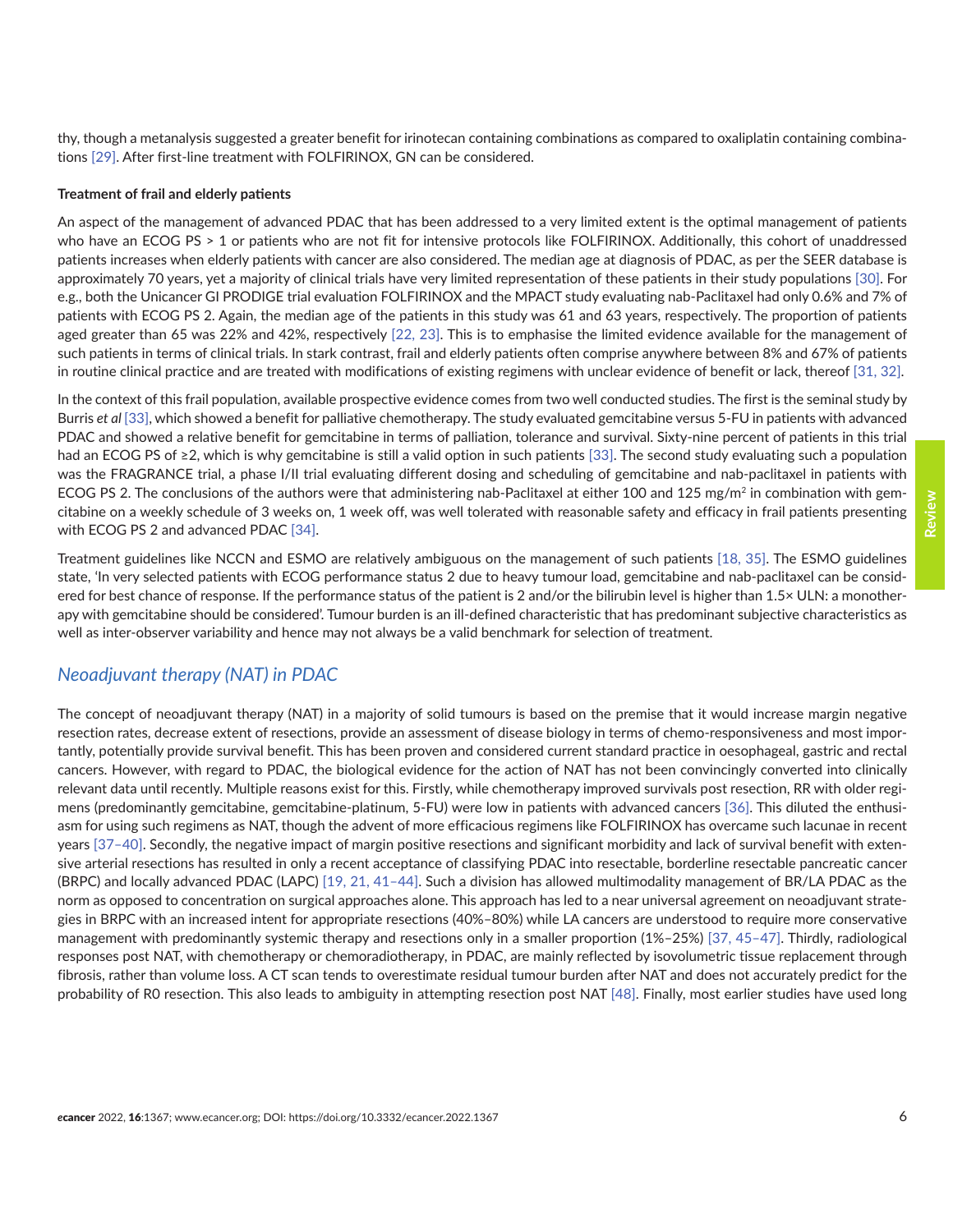course radiotherapy (LCRT) along with gemcitabine as NAT for PDAC. Besides gemcitabine monotherapy being a weak agent against PDAC, there has been concern with regard to the development of micro-metastases during the course of LCRT as there is inadequate systemic coverage against a disease which has early systemic dissemination [\[49, 50\].](#page-15-0) These concerns have been mitigated to some extent by the development of techniques like stereotactic body radiation therapy (SBRT), though large-scale prospective evidence is lacking for their use.

While BRPC and to a certain extent, LAPC are treated with NAT in the current era with near universal acceptance, there are a number of studies which are also evaluating the role of NAT in resectable PDAC. Selected recent large studies using neoadjuvant chemoradiation (NACTRT) and/or neoadjuvant chemotherapy (NACT) with FOLFIRINOX and GN are discussed below.

### **NAT in BRPC and LAPC**

In a large prospective cohort study of 680 patients with 574 assessable patients (BRPC – 39%, LAPC – 61%) by Maggino *et al* [\[51\],](#page-15-0) the most commonly used NAT was FOLFIRINOX (53%), followed by GN (21%). Complementary radiotherapy (RT) was used in 25% of patients. Resection rates were 24% and 9% for BR and LA cohorts, respectively. The median survival for the whole cohort was 12.8 months (95% CI, 11.7– 13.9 months). Factors independently associated with survival included completion of chemotherapy, application of RT and resection [\[51\].](#page-15-0)

A systematic review and patient-level meta-analysis on neoadjuvant FOLFIRINOX in patients with BRPC comprising 24 studies and 313 patients showed the feasibility and effectiveness of such an approach. The resection rate noted was 67.8% with R0-resection rates of 83.9%. The mOS varied from 11.0 to 34.2 months across studies with a patient-level mOS of 22.2 months (95% CI, 18.8–25.6 months), and patientlevel median PFS of 18 months (95% CI, 14.5–21.5 months) [\[38\]](#page-15-0). A similar patients-level metanalysis of 689 (315 LAPC with survival data) patients treated with FOLFIRINOX reported a mOS ranging from 10 to 32.7 months with a patient-level mOS of 24·2 months. The median PFS ranged from 3 to 20.4 months with a patient-level median PFS of 15.0 months. Surgical resection rates noted were 25.9% [\[37\].](#page-15-0)

One of the earliest prospective studies using neoadjuvant FOLFIRINOX was a feasibility phase II study by Katz *et al* [\[52\]](#page-16-0), wherein 22 patients with BRPC received FOLFIRINOX followed by concurrent capecitabine-RT. Fifteen of the 22 patients (68%) underwent pancreatectomy with 14 (93%) having R0 resections. The mOS of all patients was 21.7 months (95% CI, 15.7 to not reached) [\[52\].](#page-16-0)

The phase II LAPACT study, comprising 107 patients, evaluated the GN regimen in patients with LAPC, and showed 58% completion rate of induction treatment, a disease control rate of 78%, median PFS of 10.9 months and mOS of 18.8 months. Sixteen percent of patients underwent resection [\[53\].](#page-16-0)

A phase II/III trial from South Korea enrolled 58 patients with BRPC and evaluated NACTRT (54 Gy RT with concurrent gemcitabine) followed by surgery versus upfront surgery followed by adjuvant chemoradiation. In the intention-to-treat analysis, the median survival and R0 resection rates were significantly better in the NACTRT arm than the upfront surgery arm (21 months, 52% versus 12 months, 26%), though it is to be noted that the trial closed prior to its planned accrual of 110 patients, thereby impacting interpretation of the results [\[54\].](#page-16-0)

One of the largest and most important prospective studies in the space of BRPC is the recently published Phase III PREOPANC trial. In this randomised phase III trial comprising 246 patients with BRPC or resectable PDAC, patients were randomly assigned to receive NACTRT (Gemcitabine for two courses and a third course concurrent with RT) followed by surgery and adjuvant gemcitabine or to immediate surgery and six courses of adjuvant gemcitabine. The initial results of the study showed that the primary endpoint of improved OS with NACTRT (16.0 versus 14.3 months; HR, 0.78; 95% CI, 0.58–1.05; *p* = 0.096) was not met, though NACTRT was associated with superior disease-free survival (DFS) and R0 resection rates [\[55\]](#page-16-0). The subgroup analysis showed that NACTRT predominantly benefited the BPRC subgroup as opposed to limited or no benefits in group of patients who had resectable disease upfront. While the initial results appeared promising in terms of feasibility of a neoadjuvant approach, the lack of an OS benefit was disappointing. However, the long-term results post a follow-up approaching nearly 5 years suggest a definite OS benefit for using NACTRT as opposed to upfront surgery in the cohort of patients. Threeand five-year OS was 27.7% and 20.5% after NACTRT versus 16.5% and 6.5% after upfront surgery (HR, 0.73; 95% CI, 0.56–0.96; *p* = 0.025). Other secondary outcomes such as DFS, locoregional failure-free interval and distant metastases free interval also improved with NACTRT [\[54\].](#page-16-0) The PREOPANC study has set the base for further studies evaluating the role of more efficacious regimens like FOLFIRINOX in the neoadjuvant setting to improve survivals in BRPCs as well as resectable cancers [\[57, 58\]](#page-16-0).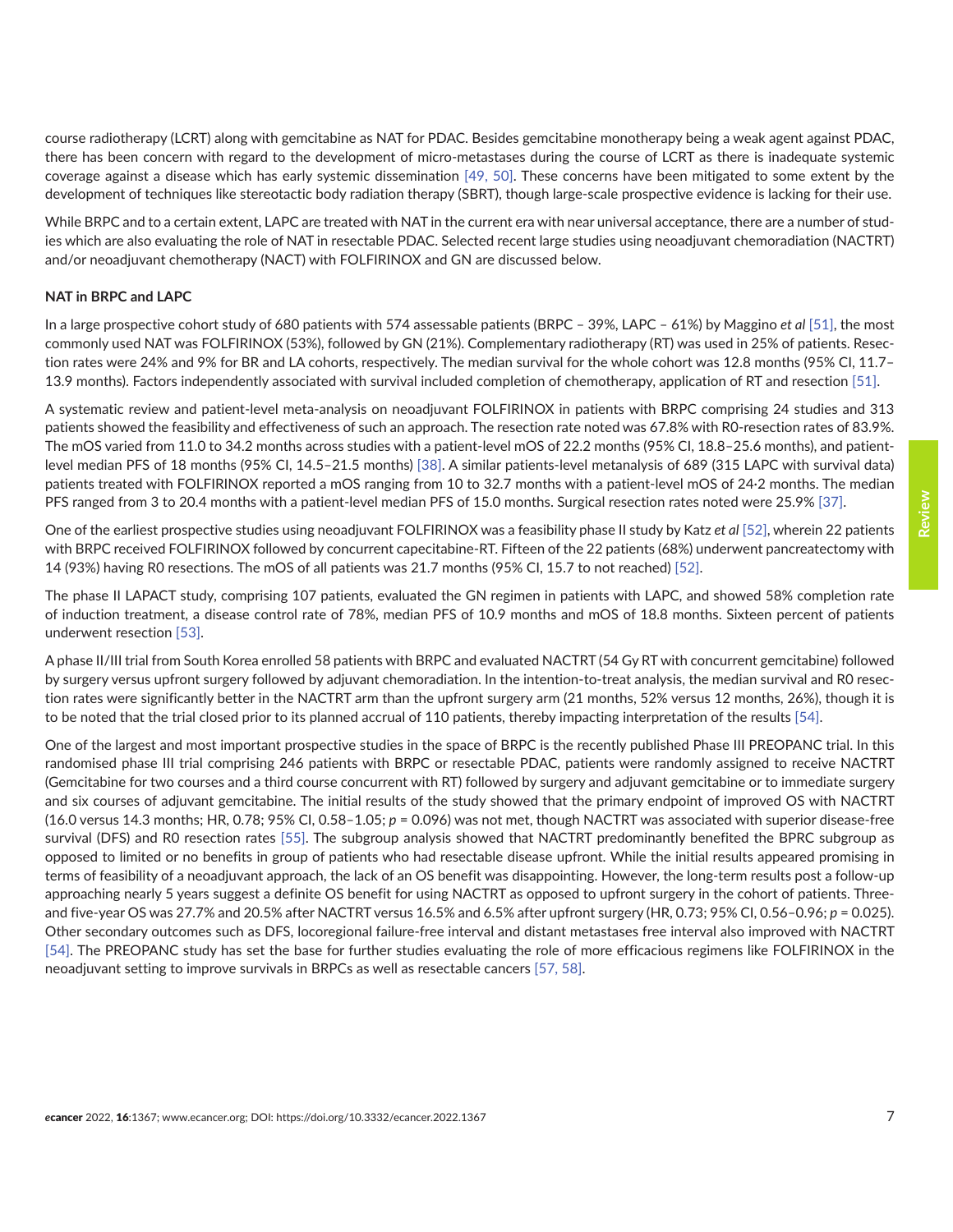Preclinical data has suggested that the renin-angiotensin system (RAS) activation in fibroblasts causes tumour fibrosis and desmoplasia, a key feature in PDAC. The primary effector for the RAS system is angiotensin-II, which is inhibited by Losartan via a receptor blocker mechanism. Using this principle, a single arm phase II trial combining FOLFIRINOX and Losartan with RT (either short course using protons or long course CTRT) in patients with LAPC showed impressive R0 resection rates of 69% and mOS of 31.4 months [\[59\]](#page-16-0). The investigators have initiated a further phase II study using the combination of FOLFIRINOX, Losartan, SBRT and Nivolumab in localised PDAC [\[60\]](#page-16-0).

SBRT has emerged as a modality that overcomes the shortcomings of LCRT, while potentially increasing the chances of R0 resection margins when used as NAT [\[61\].](#page-16-0) However, the use of SBRT does not seem to improve 18-month survival rates as compared to historical controls in the Alliance A021501 trial. The phase II randomised non-comparative trial studied eight cycles of neoadjuvant modified 5-fluorouracilleucovorin-irinotecan-oxaliplatin (mFOLFIRINOX) in one arm (Arm A) and seven cycles of mFOLFIRINOX followed by SBRT or hypo fractionated image guided RT] in the other arm (Arm B). The primary endpoint, 18-month OS rate, of each arm was compared to a historical control of 50%. The 18-month OS rate based on Kaplan–Meier estimates was 67.9% (95% CI, 54.6–78.0) in Arm A and 47.3% (95% CI, 33.7–59.7) in Arm B, with the ensuing interpretation that while neoadjuvant mFOLFIRINOX was associated with favourable OS relative to historical data, while mFOLFIRINOX with hypo fractionated RT did not compare favourably to historical data [\[62\]](#page-16-0).

An update from the ESPAC-5F study, a prospective, international, randomised phase II trial of immediate surgery versus NACT or chemoradiotherapy has also provided some prospective evidence with regard to the benefit of NAT in BRPC. The study randomised 90 patients to either upfront surgery or NAT (either gemcitabine-capecitabine, FOLFIRINOX or concurrent capecitabine-RT). While there was no difference in R0 resection rates (surgery upfront – 44% versus NAT – 41%, *p* = 0.668), there was a significant OS difference at 12 months (surgery upfront – 42% versus NAT – 77%, *p* < 0.001) in favour of NAT. While the numbers are small, the maximum 12-month OS in any cohort was seen with neoadjuvant FOLFIRINOX (84%) [\[63\].](#page-16-0)

### **NAT in resectable PDAC**

The rationale for using NAT in BRPC/LAPC has also been used to push the case for NAT in resectable PDAC. The major concerns with using such an approach include delaying resection inordinately, thereby resulting in local progression of the tumour to unresectability, chemotherapy related complications resulting in inoperability, e.g., liver sinusoidal injury due to agents like oxaliplatin, and as previously mentioned, difficulties in assessing resectability by imaging post NAT [\[64, 65\]](#page-16-0).

A number of studies using gemcitabine or gemcitabine-based combinations with or without RT have shown feasibility of NAT in resectable PDAC, though large-scale comparative prospective data is yet to emerge [\[66\].](#page-17-0) Besides the PREOPANC data, one of the largest studies evaluating NAT in resectable PDAC is the Prep-02/JSAP-05 trial from Japan. Patients received two cycles of gemcitabine plus S1 followed by resection and adjuvant S1 in one arm while in the other arm, patients underwent upfront resection followed by adjuvant S1. The study enrolled 364 patients and achieved its primary endpoint of improved OS in the NAT arm (mOS, 36.7 versus 26.6 months; HR, 0.72; 95% CI, 0.55–0.94; *p* = 0.015). There were no differences in the resection rate, R0 resection rate and perioperative morbidity, though an increased incidence of neutropenia was noted in the NAT arm [\[67\].](#page-17-0)

A smaller prospective 'pick the winner design' phase II randomised study, looking at outcomes with either FOLFIRINOX (Arm 1) or GN (Arm 2) as compared to historical cohorts, did not suggest an improvement in OS in patients with resectable PDAC. In the 102 evaluable patients, 73% in Arm A and 70% in Arm B underwent resection. Two-year OS was 47% (95% CI, 31%–61%) for Arm 1 and 48% (95% CI, 31%–63%) for Arm 2. As per the authors, neither arm's 2-year OS estimate was significantly higher than the *a priori* threshold of 40% [\[68\]](#page-17-0). The study is important in the context of highlighting the need for precise radiological assessment of resectability in PDAC as well as the fact that there were no significant differences between the two arms of the study in terms of tolerance and efficacy when used as NAT. However, the lack of a significant improvement in 2-year OS highlights the need for further clarification on the role of NAT in resectable PDAC. [Table 3](#page-8-0) highlights key features of select studies which have evaluated NAT in PDAC.

A systematic review and metanalysis comprising eight studies and approximately 1,300 patients (predominantly BRPC/LAPC, though with a cohort of resectable PDAC) receiving either FOLFIRINOX or GN suggested that FOLFIRINOX showed improved 1-, 2- and 3-year survival rates compared to GN. However, R0 resection rates and 4- and 5-year survival rates showed similar results [\[69\].](#page-17-0)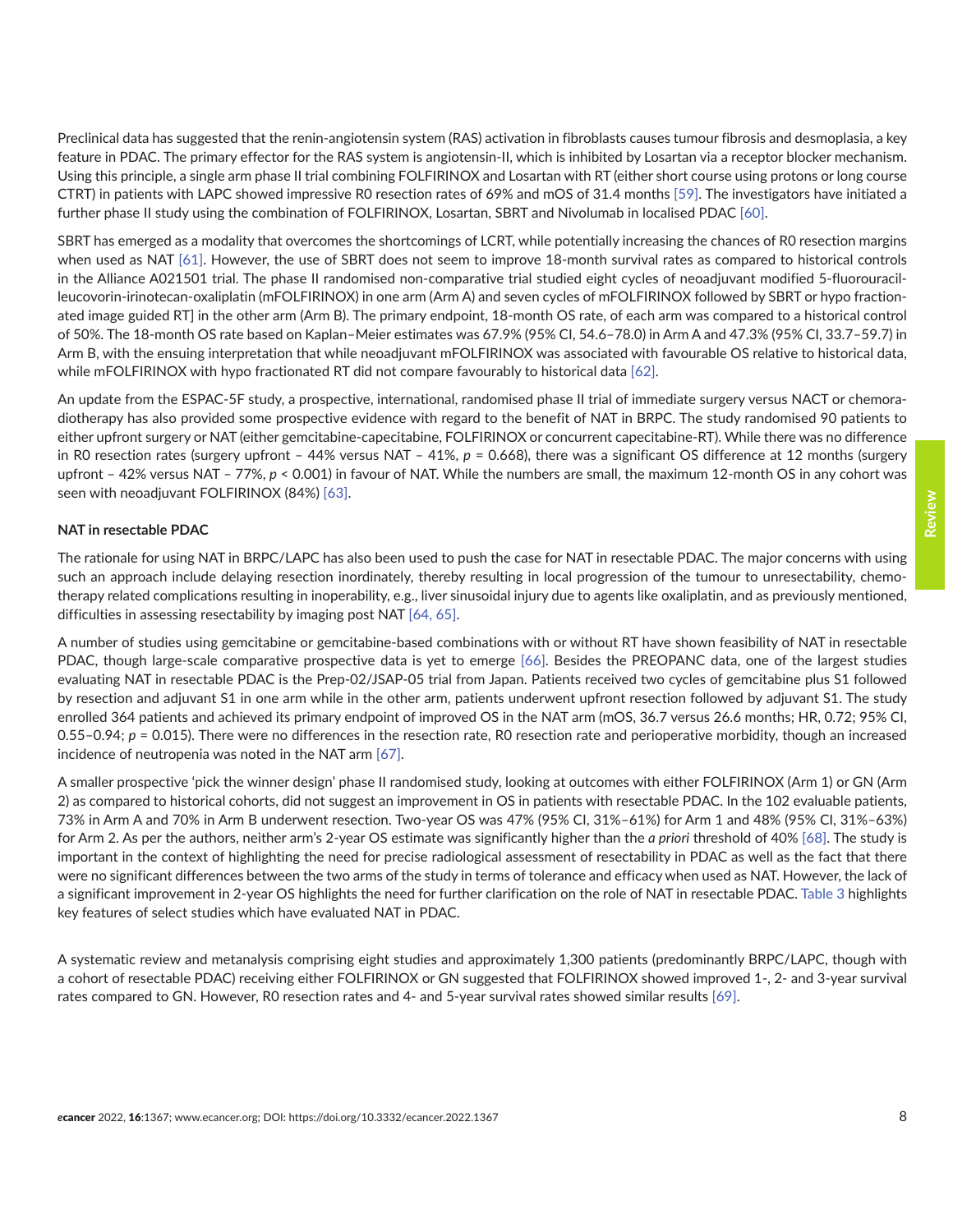# <span id="page-8-0"></span>*Surgical challenges in pancreatic resections post NAT*

### **Assessment of tumour response for resection post NAT**

Contrast enhanced CT scan remains the primary tool in initial categorisation of pancreatic cancer into resectable, BRPC or LAPC. However, as previously described, CT imaging frequently underestimates tumour response post NAT. It fails to discriminate between viable tumour and fibrotic tissue [\[70\]](#page-17-0). 'Halo sign' and 'string sign', respectively, suggest actual vessel wall involvement or periadventitial involvement of superior mesenteric artery (SMA) by the tumour which may help in assessing operability. Functional imaging via PET scans and changes in CA 19.9 may also help guide management decisions. Though there is no definite recommendation, in absence of disease progression on reassessment imaging all patients of pancreatic cancer should be explored for surgery post NAT [\[48\].](#page-15-0)

| Study/first author       | Types of study                      | $\mathsf{N}$                    | <b>Interventions</b>                                                  | <b>Resection</b><br>rates | mOS (months)          | Interpretation                                                                                |  |  |
|--------------------------|-------------------------------------|---------------------------------|-----------------------------------------------------------------------|---------------------------|-----------------------|-----------------------------------------------------------------------------------------------|--|--|
| <b>BRPC/LAPC</b>         |                                     |                                 |                                                                       |                           |                       |                                                                                               |  |  |
| Sadot et al [39]         | R                                   | 0/101                           | FOLFIRINOX +/- CTRT                                                   | 31                        | 25                    | Feasibility                                                                                   |  |  |
| Rangelova et al [40]     | R                                   | 22/132                          | <b>FOLFIRINOX</b>                                                     | 33(BRPC/NR<br>(LAPC)      | 31.9(BR)/21.8<br>(LA) | Feasibility                                                                                   |  |  |
| Maggino et al [51]       | R                                   | 267/413                         | 53% FOLFIRINOX<br>21% G-Nab-Paclitaxel<br>25% RT                      | 15.1                      | 12.8                  | Feasibility                                                                                   |  |  |
| Katz et al [52]          | Single arm, phase<br>Ш              | 22/0                            | <b>FOLFIRINOX + CTRT</b>                                              | 68                        | 22                    | Feasibility                                                                                   |  |  |
| Hammel et al $[61]$      | RCT, Phase III                      | 0/442                           | G-Erlotinib vs. G-Erlotinib +<br><b>CTRT</b>                          | $\overline{4}$            | 16.5 vs. 15.2         | CTRT did not improve<br><b>OS</b>                                                             |  |  |
| Janssen et al [38]       | M                                   | 313/0                           | <b>FOLFIRINOX</b>                                                     | 67.8                      | 22.2                  | Patient level metanalysis                                                                     |  |  |
| Suker et al [37]         | M                                   | 0/315                           | <b>FOLFIRINOX</b>                                                     | 25.9                      | 24.2                  | Patient level metanalysis                                                                     |  |  |
| Jang et al [54]          | RCT, Phase II/III                   | 58/0                            | NACTRT $\rightarrow$ Sx vs. upfront Sx                                | 52 vs. 26                 | 21 vs. 12             | Improved resection rates<br>and OS with NACTRT                                                |  |  |
| <b>PREOPANC</b> [55,56]  | RCT. Phase III                      | 246<br>(BRPC and<br>Resectable) | NACTRT $\rightarrow$ G --> Sx vs. Sx<br>$\rightarrow$ G               | 61 vs. 72                 | 16 vs 14.3            | Neoadjuvant approach<br>did not improve OS                                                    |  |  |
| Alliance A021501<br>[62] | RCT, Phase II                       | 126                             | FOLFIRINOX $\rightarrow$ Sx vs.<br>$FOLFIRINOX + SBRT \rightarrow Sx$ | 51 vs 58                  | 31 vs. 17.1           | Addition of SBRT did<br>not improve resectability<br>rates compared to<br>historical controls |  |  |
| <b>Resectable PDAC</b>   |                                     |                                 |                                                                       |                           |                       |                                                                                               |  |  |
| $O'$ Reilly $[66]$       | Phase II, single<br>arm             | 38                              | $GEMOX \rightarrow SX$                                                | 71                        | 27.2                  | Feasibility                                                                                   |  |  |
| Prep-02/JSAP-05<br>[67]  | RCT, Phase II/III                   | 364                             | $G-S1 \rightarrow Sx \rightarrow S1$ vs. $Sx \rightarrow S1$          | Similar                   | 36.7 vs. 26.6         | NAT with G-S1<br>improved OS                                                                  |  |  |
| SWOG S1505 [68]          | Phase II, Pick the<br>winner design | 102                             | FOLFIRINOX $\rightarrow$ Sx vs GN<br>$\rightarrow$ Sx                 | 73 vs 70                  | 23.2 and 23.6         | Both arms did not<br>improve OS compared<br>to historical cohorts                             |  |  |

### **Table 3. Selected studies evaluating neoadjuvant treatment (NAT) in PDAC.**

*N*, Total no of patients; mOS, Median overall survival; Sx, Surgery; RCT, Randomized clinical trial; OS, Overall survival; G, Gemcitabine; 5 FU, 5 Fluorouracil; FOLFIRINOX, 5-fluorouracil-leucovorin-irinotecan-oxaliplatin; GEMOX, Gemcitabine-oxaliplatin; RT, Radiotherapy; NACTRT, Neoadjuvant chemoradiation; NACT, Neoadjuvant chemotherapy; NR, Not reported; SWOG, South West Oncology Group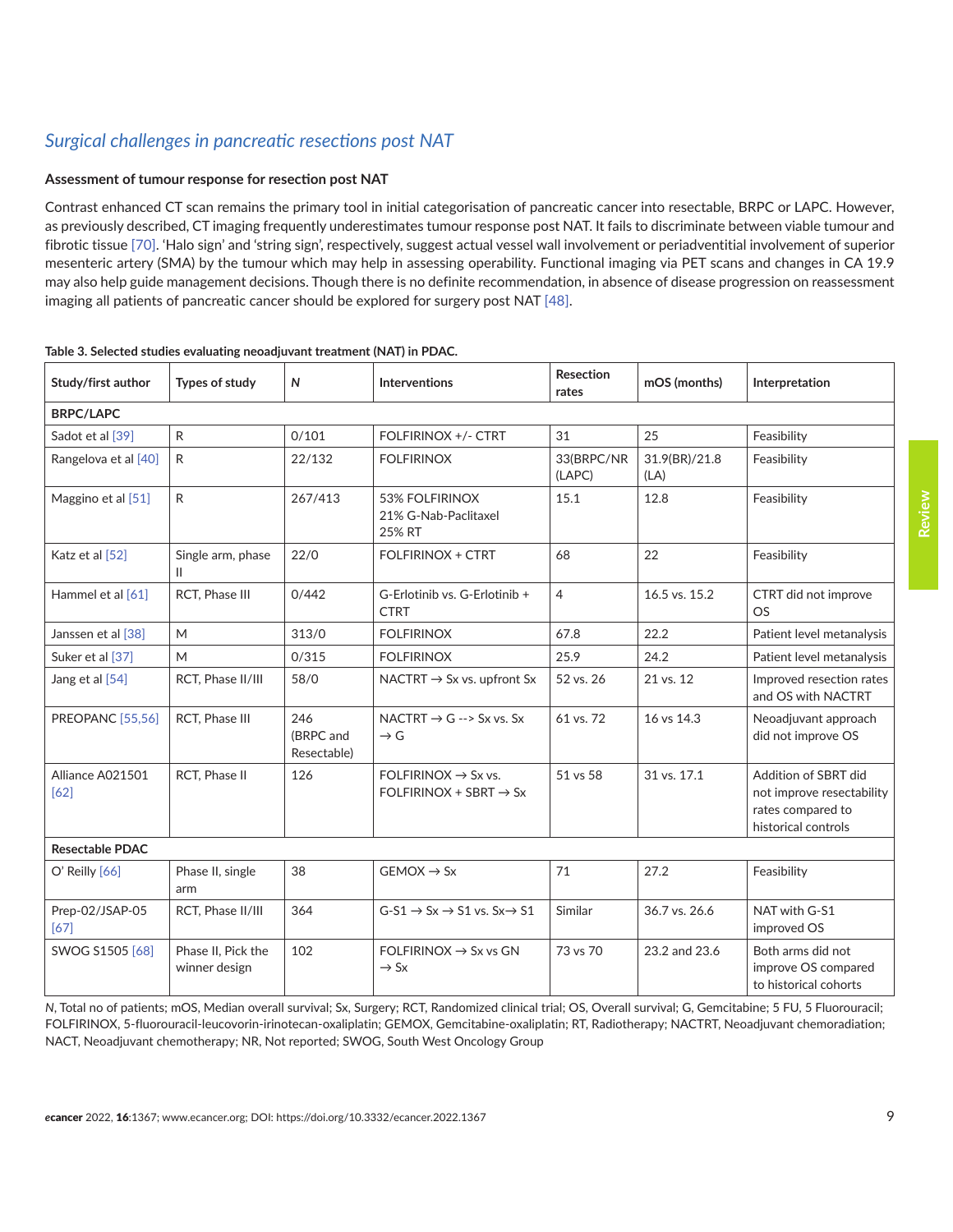# *Options of systemic therapy beyond chemotherapy*

Precision medicine has led to the identification of specific targets in various cancers and has led to some success in the management of advanced cancers. As previously described, targets have been identified in PDAC as well, though disappointingly, very few 'druggable' targets have achieved relevance in clinical trials and practice. Commonly used monoclonal antibodies that are active in other cancers and target EGFR (e.g. cetuximab, erlotinib, etc.) and VEGF (e.g. bevacizumab), besides others, have shown disappointing results in PDAC [\[71–74\].](#page-17-0)

Olaparib, a Poly (ADP-Ribose) Polymerase inhibitor, targets cancer cells with a homologous recombination repair deficiency, such as due to BRCA gene mutation, by synthetic lethality. Germline loss-of-function mutations in BRCA1, BRCA2 or both (BRCA) genes occur in approximately 4%–7% of patients with PDAC. The phase III Pancreas Cancer Olaparib Ongoing trial randomised patients with advanced PDAC post 16 weeks of continuous first-line platinum-based chemotherapy to receive either olaparib (600 mg/day) or placebo as a form of maintenance therapy. The study achieved its primary endpoint of showing improved PFS (7.4 versus 3.8 months; HR, 0.53; 95% CI, 0.35–0.82; *p* = 0.004) with olaparib and is the first instance of a targeted therapy showing benefit in advanced PDAC [\[75\]](#page-17-0).

KRAS is the most common genetic alteration in PDAC and has long been considered as 'non-druggable'. However, two molecules (AMG 510 and MRTX849) which use covalent allosteric inhibition to target a shallow pocket on the KRAS surface, specifically against the KRASG12C codon, have shown promising activity in early phase studies. Approximately 1%–4% of PDACs have KRASG12C codon mutation and these drugs may be considered in the future for treatment [\[76\]](#page-17-0).

Gene fusions involving neurotrophic tyrosine receptor kinases (NTRKs) have been identified in approximately 1% of solid tumours and inhibitors of these kinases have been shown to have activity in a tumour agnostic manner [\[77, 78\]](#page-17-0). These fusions appear to be even rarer in PDAC, though case reports showing activity for NTRK inhibitors in advanced PDAC have been noted [\[79, 80\]](#page-17-0). Immune checkpoint inhibition by using antibodies against cytotoxic T-lymphocyte-associated antigen 4, programmed cell death protein-1 and programmed cell death protein ligand-1 has revolutionised the management of non-small cell lung carcinoma, melanoma, urothelial cancers, renal cell carcinomas amongst other cancers [\[81\].](#page-17-0) The strongest biomarker for the use of immune checkpoint inhibitors is a deficient mismatch repair (dMMR) protein status. The MMR proteins are key in error repair during DNA replication, with a defective system leading to random mutations occurring in small repetitive elements called microsatellites, i.e. microsatellite instability (MSI). Available evidence shows that a dMMR (MSI-H) status is rarely seen in PDAC, approximating a prevalence of 1%–2% [\[82\]](#page-18-0). While this is rare, immune checkpoint inhibitors may be considered in patients with PDAC and a dMMR status, though the limited available evidence suggests lesser responses with immunotherapy in PDACs as compared to responses seen in other tumours [\[83\].](#page-18-0) Other forms of immunotherapy like vaccines and adoptive cell transfer have not proven to be successful in PDAC, though there is emerging data for combination therapy, e.g. chemotherapy and pembrolizumab, ipilimumab plus GVAX vaccine, etc. [\[5\]](#page-13-0).

### **Vascular resections and 'Artery first approach'**

With the advent of effective NAT regimens (FOLFIRINOX) and surgeons advancing their limits of resection, a proportion of initially unresectable (UR) patients now undergo successful resection.

Survival and perioperative outcomes of patients undergoing vein resection during pancreatectomy are similar to patients undergoing standard pancreatectomy. Porto-mesenteric vein resection has been accepted as a standard of care in surgery for BRPC [\[70,](#page-17-0) [84\].](#page-18-0) Tumour encasement resulting in complete collateralisation and cavernous transformation of porto-mesenteric vein complex and absence of reconstructible venous stumps are the only venous criteria for inoperability [\[85\]](#page-18-0).

Except for celiac artery (CA) involvement in pancreatic body cancers and short segment common hepatic or gastroduodenal artery involvement in case of right-sided pancreatic cancers, arterial resection is considered a contraindication for surgery. This recommendation stems from the experience of high morbidity, mortality in excess of 10% and limited survival benefit with major arterial resection, in most historical series [\[86,](#page-18-0) [87\].](#page-18-0)

Unless an arterial resection is planned, early intraoperative assessment of tumour-artery interphase is important before committing irreversible steps of resection while exploring patients with BRPC or LAPC for possible resection. SMA first approach involves systematic dissection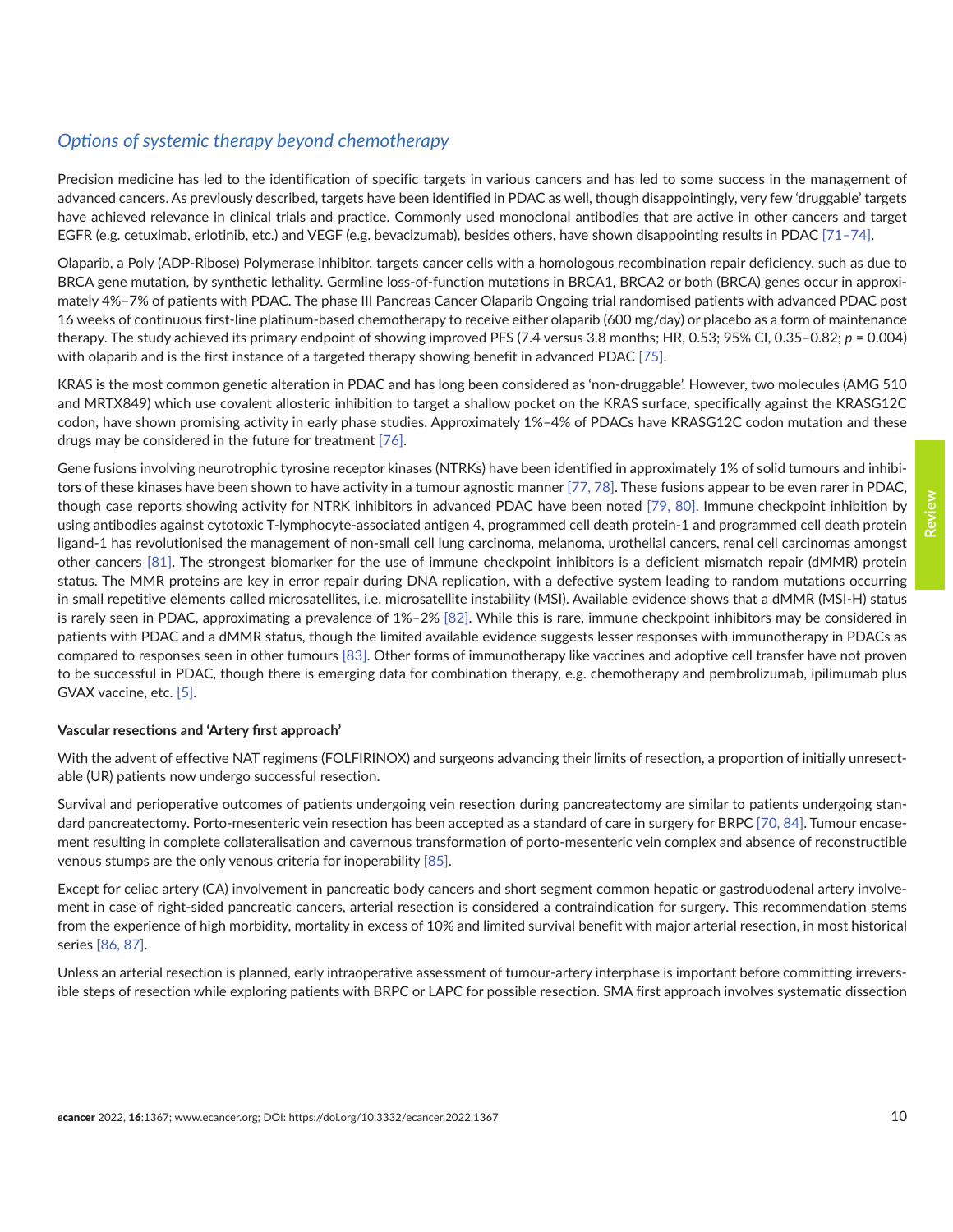of pancreas off SMA to achieve negative margins of resection and assess operability before performing other major steps of resection. It allows surgeon to abandon the procedure in cases where complete resection seems unlikely. In addition to early assessment of operability, this approach has been shown to improve perioperative outcomes such as blood loss, fistula rate and delayed gastric emptying and long-term survival [\[88–90\]](#page-18-0).

#### **Arterial Divestment, Periadventitial dissection and triangle operation**

To minimise morbidity and to avoid arterial resection when disease does not directly involve the artery, periadventitial SMA dissection technique (also called as arterial divestment) has been described. This dissection technique also labelled as 'level 3' mesopancreas dissection, by Inoue *et al* [\[91\]](#page-18-0), involves en block mesopancreas resection with right hemi or complete circumferential SMA dissection in periadventitial layer and complete clearance of tumour, lymphatics and perineural tissue around SMA. Such a procedure offers the possibility of achieving radical resection in LAPCs post NAT without arterial resection, thereby avoiding the morbidity and mortality associated with arterial resections. Long-term outcomes and further prospective evidence for such procedures should be the aim of future surgical studies [\[92\].](#page-18-0)

### *Adjuvant therapy in PDAC*

Approximately 10%–15% of patients with PDAC are resectable at presentation. The important determinants of outcomes in resectable PDAC are the presence or absence of involved lymph nodes, resection margins status (beyond scope of current review) and administration of effective adjuvant chemotherapy (AT) [\[93,](#page-18-0) [94\].](#page-18-0) Lymph nodal involvement, number of lymph nodes involved as well as parameters like lymph node ratios have been repeatedly shown to be prognostic in major staging systems as well prospective studies evaluating adjuvant therapy [\[93,](#page-18-0) [95\].](#page-18-0) The major reason for the development of AT in resected PDAC was the early recurrence and dismal OS (approximately 10–12 months) post a major procedure like classical Whipple resection or pylorus preserving pancreaticoduodenectomy [\[96\]](#page-18-0). The first study to show randomised evidence for the benefit of AT was the Gastrointestinal Tumor Study Group study published in 1985. The investigators found a near doubling of OS (21 versus 10.9 months; *p* = 0.03) when combining 5-FU with RT post resection as opposed to surveillance alone [\[97\].](#page-18-0) Since the advent of this trial, a number of prospective trials have shown the importance of AT in improving survival. Studies over the last two decades have concentrated on intensifying adjuvant chemotherapeutic regimens, while adjuvant RT has fallen out of favour due to lack of survival benefit and issues with tolerance [\[98–101\]](#page-19-0). The current standard of care for patients with resected PDAC is adjuvant FOLFIRINOX biweekly for 6 months. This is based on a Phase III randomised control trial, which compared modified FOLFIRINOX with gemcitabine monotherapy in 493 patients and showed a statistically significant improvement in the primary endpoint of DFS (21.6 versus 12.8 months; stratified HR, 0.58; 95% CI, 0.46–0.73; *p* < 0.001). A significant difference in OS was also noted in favour of the modified FOL-FIRINOX arm (54.4 versus 35 months; stratified HR, 0.64; 95% CI, 0.48–0.86; *p* = 0.003) [\[102\]](#page-19-0). While the modified FOLFIRINOX regimen has shown the best survivals in this setting, the regimen also entails a significant proportion of patients having grade 3 or grade 4 adverse events (75.9%). This coupled with delayed recovery and nutritional depletion post pancreatic resections means a significant proportion of patients may be unable to receive mFOLFIRINOX. In such a cohort of patients, regimens for which evidence exists include combination gemcitabine-capecitabine, S1 or gemcitabine monotherapy [\[100,](#page-19-0) [103,](#page-19-0) [104\]](#page-19-0). [Table 4](#page-11-0) lists the major large randomised adjuvant therapy trials and the significant results associated with these trials.

### *PDAC – Data from India*

### **Epidemiological data**

As per the GLOBOCAN 2020 India factsheet, PDAC ranks 24th in terms of incidence with 12,642 new cases (0.95%) and 19th in terms of mortality with 12,153 cases (1.4%) [\[1\].](#page-13-0)The data published from 28 population-based cancer registries (PBCRs) of India, puts the cumulative risk of pancreatic cancer for males and females at 1 in 429 and 1 in 519, respectively, for the year 2020 [\[105\].](#page-19-0)The north-eastern region of India, especially Mizoram, has higher incidence rates as compared to other regions of the country. The age-adjusted incidence rates of PDAC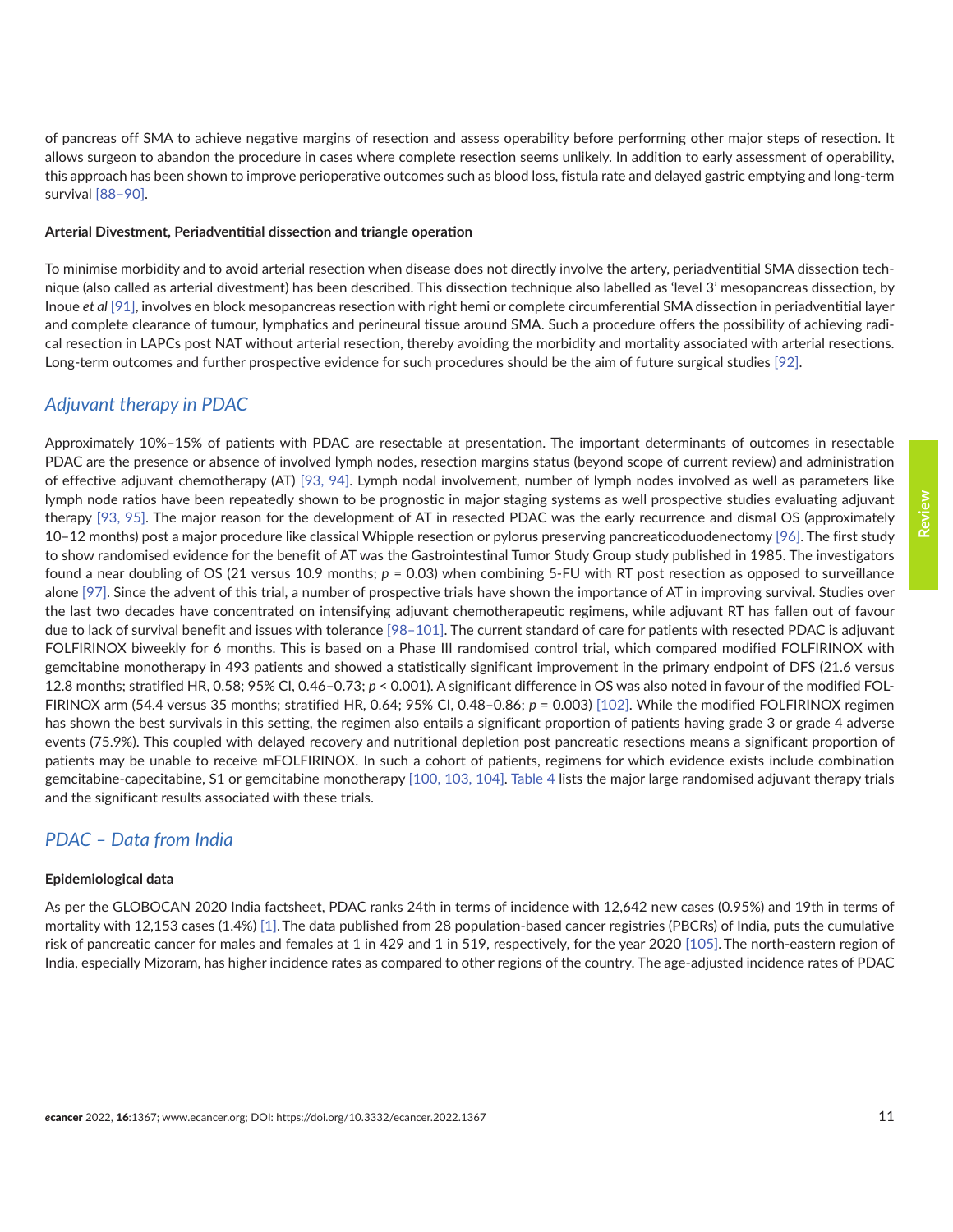<span id="page-11-0"></span>have increased by more than two-fold as per the data from four PBCR in India over a period spanning from 1982 to 2010 [\[106\]](#page-19-0). The peak incidence rates are a decade earlier in India (sixth decade) as compared to that of the United States (seventh decade) [\[107\]](#page-19-0).

#### **Practice patterns and survival**

The practice of pancreatic surgeries and perioperative management has evolved over the last few decades in India, just like in the developed countries. This has led to a significant decrease in the post-operative surgical complications. In one of the largest series on perioperative outcomes for pancreaticoduodenectomy from a tertiary care centre in India, the reported rates of morbidity and mortality were 33% and 5.4%, respectively [\[108\].](#page-19-0) The authors from this series reported a significant drop in the overall morbidity rates for surgeries done post 2003 as compared to the ones done a decade earlier. There was no statistically significant difference in the mortality rates, though. Such improvements in volume and safety indicators were noted despite the significant increase in the volume of cases per year (from 16 to 60; *p* < 0.0001). The 2-year DFS rates for those who underwent surgery post 2003 were 75% in this series.

| <b>Trial</b>                                                                                       | <b>Types of trial</b>               | $\mathsf{N}$        | <b>Interventions</b>                                                                                                      | Primary<br>endpoint | <b>mDFS</b><br>(months) | mOS (months)  | Result                                                                               |
|----------------------------------------------------------------------------------------------------|-------------------------------------|---------------------|---------------------------------------------------------------------------------------------------------------------------|---------------------|-------------------------|---------------|--------------------------------------------------------------------------------------|
| <b>CONKO-001 [98]</b>                                                                              | Phase III                           | 368                 | G. vs.<br>Observation                                                                                                     | <b>DFS</b>          | 13.4 vs. 6.7            | 22.8 vs. 20.2 | Achieved<br>primary endpoint                                                         |
| RTOG 9704 [99]                                                                                     | RCT, Phase III                      | 451(Pancreatic-388) | 5-FU/Lv, $\rightarrow$<br>concurrent<br>$5-FU-RT.$ --><br>5-FU/Lv; vs. G.-<br>-> concurrent<br>5-FU-RT,<br>followed by G. | <b>OS</b>           | <b>NR</b>               | 20.5 vs. 17.1 | Trend towards<br>benefit with G.<br>but statistically<br>did not achieve<br>endpoint |
| ESPAC-3 [101]                                                                                      | RCT. Phase III                      | 1088                | G. vs. 5 - FU                                                                                                             | <b>OS</b>           | $14.3$ vs.<br>14.1      | 23.6 vs. 23   | Did not achieve<br>primary endpoint                                                  |
| JASPAC-01 [100]                                                                                    | RCT. Phase III<br>(Non inferiority) | 385                 | G. vs. S1                                                                                                                 | <b>OS</b>           | 11.3 vs.<br>22.9 (RFS)  | 25.5 vs. 46.5 | Achieved<br>primary endpoint                                                         |
| ESPAC-4 [103]                                                                                      | RCT, Phase III                      | 732                 | $G-C.$ vs. $G$                                                                                                            | <b>OS</b>           | 13.9 vs.<br>13.1        | 28 vs. 25.5   | Achieved<br>primary endpoint                                                         |
| <b>Canadian Cancer</b><br>Trials Group and<br>the Unicancer-GI-<br><b>PRODIGE Group</b><br>$[102]$ | RCT, Phase III                      | 493                 | <b>mFOLFIRINOX</b><br>vs. G.                                                                                              | <b>DFS</b>          | 21.6 vs.<br>12.8        | 54.4 vs. 35   | Achieved<br>primary endpoint                                                         |
| <b>APACT</b> [104]                                                                                 | RCT. Phase III                      | 866                 | nab-P/G vs. G.                                                                                                            | <b>DFS</b>          | 19.4 vs.<br>18.8        | 40.5 vs. 36.  | Did not achieve<br>primary endpoint                                                  |

**Table 4. Randomised large-scale trials for adjuvant therapy of resected PDAC in the modern era.**

*N*, Total number of patients; mDFS, Median Disease-free survival, mOS, Median Overall survival, JASPAC, Japan Adjuvant Study Group of Pancreatic Cancer; RTOG, Radiation Therapy Oncology Group**,** APACT, Adjuvant Therapy for Patients With Resected Pancreatic Cancer**;** G, Gemcitabine, 5-FU/ LV - 5-fluorouracil/leucovorin, RT, Radiotherapy, RFS, Recurrence free survival, G-C, Gemcitabine-capecitabine, mFOLFIRINOX, Modified 5-fluorouracilleucovorin-irinotecan-oxaliplatin, nab-P/G, Nab-Paclitaxel/gemcitabine, NR, Not reported.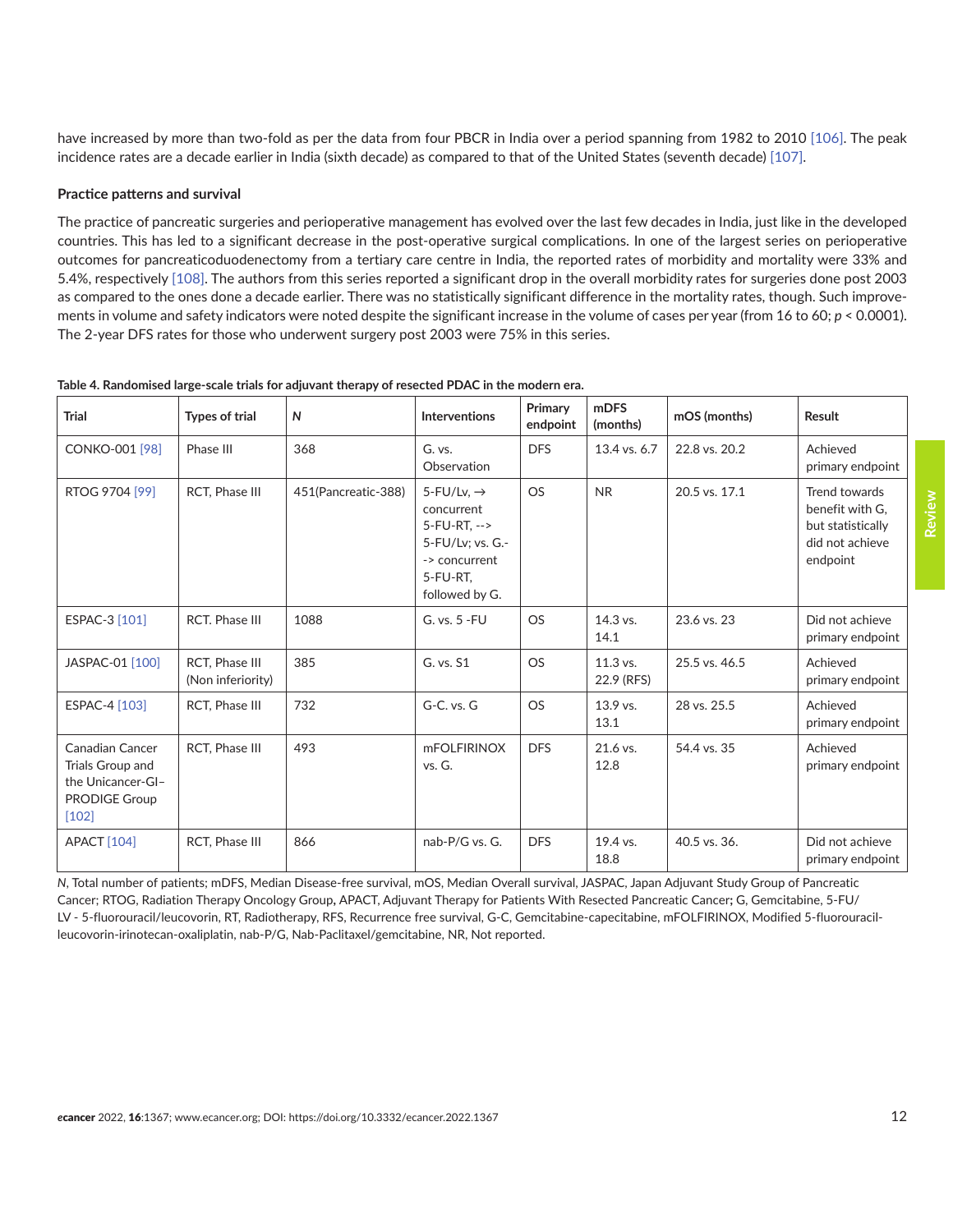Limited retrospective studies have suggested that patients with advanced PDAC in India have similar outcomes compared to published data [\[3,](#page-13-0) [46\]](#page-15-0). The systemic treatment for UR locally advanced and metastatic pancreatic cancer has also evolved from single agent gemcitabine to combination regimens like GN, and mFOLFIRINOX, thereby improving the survival and outcomes. A retrospective analysis of metastatic pancreatic cancer patients treated at a tertiary centre between 2013 and 2016 showed the most commonly used first-line regimens to be GN (39.2%), gemcitabine–erlotinib (16.3%) and mFOLFIRINOX (13.7%) [\[3\]](#page-13-0).The proportion of patients receiving mFOLFIRINOX (6.9% to 13.7%) and GN (5.9% to 39.2%) had increased, when compared to earlier published data from the same institution. Nearly 44% of patients received chemotherapy with dose modifications, out of which more than a half were upfront dose-modifications due to poor nutrition, co-morbidities and ECOG PS 2. With a median follow-up of approximately 9 months, the reported mOS was 7 months [\[3,](#page-13-0) [109\]](#page-19-0). A prospective study (published in abstract form only till date) comparing FOLFIRINOX with gemcitabine showed improved OS with FOLFIRINOX, at the cost of an increased toxicity profile. The OS in both arms of the study was in line with the data from the 4-ACCORD11 trial [\[110\]](#page-19-0)

Approximately 40% of patients with inoperable pancreatic cancer receive second-line chemotherapy [\[111\].](#page-19-0) Similar rates have been reported from Indian literature too, with the most common regimens used being modified FOLFIRI (used without bolus 5FU) and GN [\[112\].](#page-19-0) The choice of regimen in later lines depends heavily on the ECOG PS and the regimen used prior. With a median follow-up of 7.57 months, a retrospective series reported an mOS of approximately 8 months.

## **Conclusions**

A greater understanding of the biology of PDAC has resulted in a gradual shift towards intensifying systemic management options in PDAC, with accompanying standardisation of surgical approaches. The recalcitrant nature of PDAC is intrinsically related to the lack of therapeutic targets and dense surrounding stroma that hampers effectiveness of currently available chemotherapeutic options. An additional issue is the presentation of these cancers in predominantly advanced stages of disease. Despite these constraints, gradual improvements in survival are being seen with more effective chemotherapeutic regimens like mFOLFIRINOX and GN, whether in resectable or advanced PDAC. An increasing use of these effective chemotherapeutic regimens has also resulted in greater conversion of BR and locally advanced cancers to resection, though the most effective approach in this subgroup is yet to be identified. Available data from India shows similar outcomes across the spectrum of PDAC when compared to published data.

# **Acknowledgments**

None.

# **Funding sources and grants**

None.

# **Conflicts of interest**

None.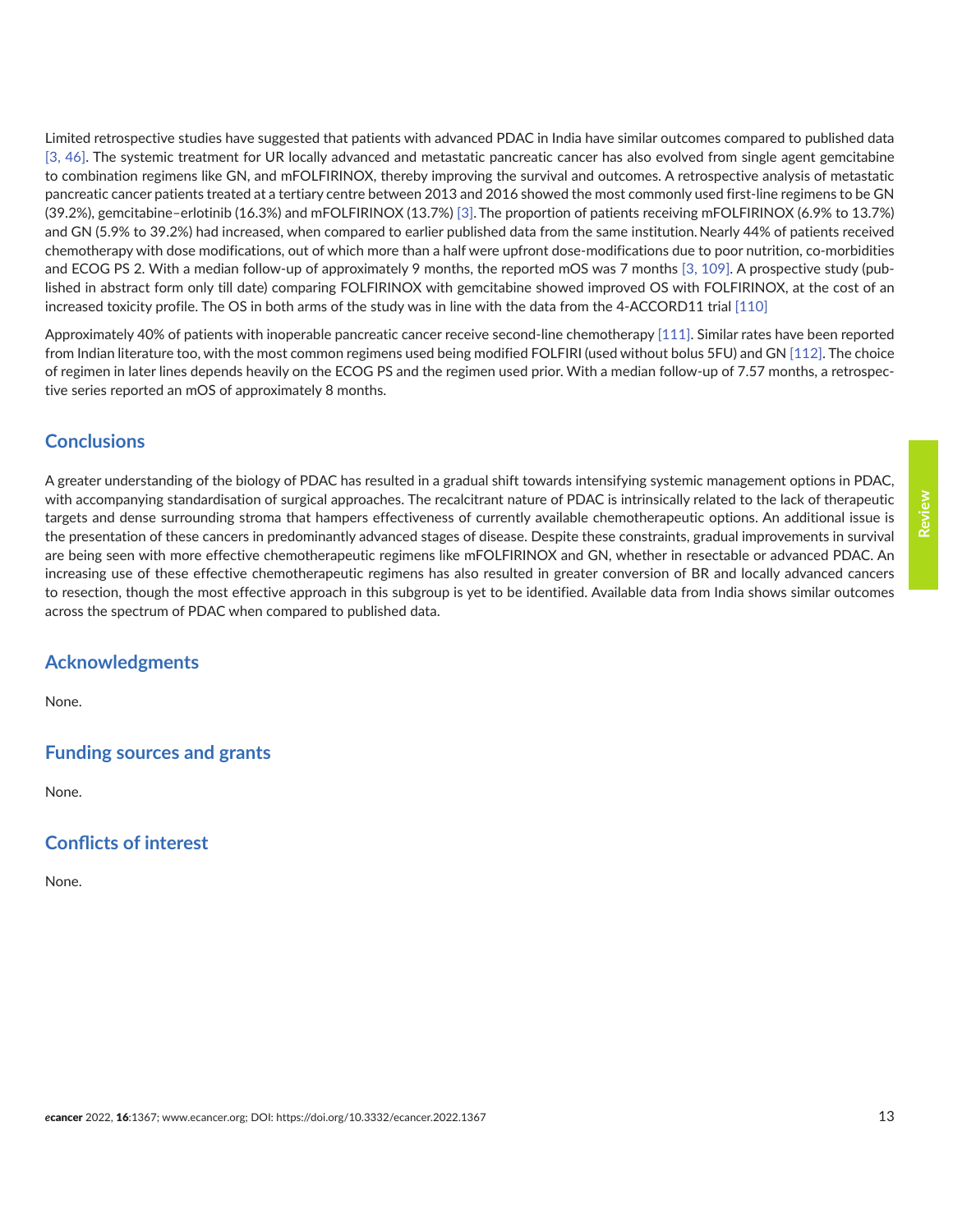### <span id="page-13-0"></span>**References**

- 1. **13-Pancreas-Fact-Sheet.pdf** [<https://gco.iarc.fr/today/data/factsheets/cancers/13-Pancreas-fact-sheet.pdf>] Date accessed: 4/02/21
- 2. Klein AP (2019) **Pancreatic cancer: a growing burden** *Lancet Gastroenterol Hepatol* **4**(12) 895–896 [https://doi.org/10.1016/S2468-](https://doi.org/10.1016/S2468-1253(19)30323-1) [1253\(19\)30323-1](https://doi.org/10.1016/S2468-1253(19)30323-1) PMID: [31648975](http://www.ncbi.nlm.nih.gov/pubmed/31648975) PMCID: [7376745](http://www.ncbi.nlm.nih.gov/pmc/articles/PMC7376745)
- 3. Ramaswamy A, Ostwal V, and Goel A, *et al* (2018) **Treatment practices for metastatic pancreatic cancer: Can we deliver an appropriately efficacious and safe regimen in Indian patients?** *Indian J Cancer* **55**(2) 138 [https://doi.org/10.4103/ijc.IJC\\_552\\_17](https://doi.org/10.4103/ijc.IJC_552_17)
- 4. Sohal DPS, Walsh RM, and Ramanathan RK, *et al* (2014) **Pancreatic adenocarcinoma: treating a systemic disease with systemic therapy** *J Natl Cancer Inst* **106**(3) dju011 <https://doi.org/10.1093/jnci/dju011>PMID: [24563516](http://www.ncbi.nlm.nih.gov/pubmed/24563516)
- 5. Schizas D, Charalampakis N, and Kole C, *et al* (2020) **Immunotherapy for pancreatic cancer: a 2020 update** *Cancer Treat Rev* **86** 102016 <https://doi.org/10.1016/j.ctrv.2020.102016> PMID: [32247999](http://www.ncbi.nlm.nih.gov/pubmed/32247999)
- 6. Waddell N, Pajic M, and Patch AM, *et al* (2015) **Whole genomes redefine the mutational landscape of pancreatic cancer** *Nature* **518**(7540) 495–501<https://doi.org/10.1038/nature14169> PMID: [25719666](http://www.ncbi.nlm.nih.gov/pubmed/25719666) PMCID: [4523082](http://www.ncbi.nlm.nih.gov/pmc/articles/PMC4523082)
- 7. Hayashi A, Hong J, and Iacobuzio-Donahue CA (2021) **The pancreatic cancer genome revisited** *Nat Rev Gastroenterol Hepatol* **18**(7) 469–481 [ <https://doi.org/10.1038/s41575-021-00463-z>PMID: [34089011](http://www.ncbi.nlm.nih.gov/pubmed/34089011)
- 8. Appels NMGM, Beijnen JH, and Schellens JHM (2005) **Development of farnesyl transferase inhibitors: a review** *Oncologist* **10**(8) 565– 578 <https://doi.org/10.1634/theoncologist.10-8-565>PMID: [16177281](http://www.ncbi.nlm.nih.gov/pubmed/16177281)
- 9. Pompella L, Tirino G, and Pappalardo A, *et al* (2020) **Pancreatic cancer molecular classifications: from bulk genomics to single cell analysis** *Int J Mol Sci* **21**(8) <https://doi.org/10.3390/ijms21082814> PMID: [32316602](http://www.ncbi.nlm.nih.gov/pubmed/32316602) PMCID: [7215357](http://www.ncbi.nlm.nih.gov/pmc/articles/PMC7215357)
- 10. Collisson EA, Sadanandam A, and Olson P, *et al* (2011) **Subtypes of pancreatic ductal adenocarcinoma and their differing responses to therapy** *Nature Med* **17**(4) 500–503 <https://doi.org/10.1038/nm.2344> PMID: [21460848](http://www.ncbi.nlm.nih.gov/pubmed/21460848) PMCID: [3755490](http://www.ncbi.nlm.nih.gov/pmc/articles/PMC3755490)
- 11. Puleo F, Nicolle R, and Blum Y, *et al* (2018) **Stratification of pancreatic ductal adenocarcinomas based on tumor and microenvironment features** *Gastroenterology* **155**(6) 1999–2013.e3<https://doi.org/10.1053/j.gastro.2018.08.033>PMID: [30165049](http://www.ncbi.nlm.nih.gov/pubmed/30165049)
- 12. Wang S, Zheng Y, and Yang F, *et al* (2021) **The molecular biology of pancreatic adenocarcinoma: translational challenges and clinical perspectives** *Sig Transduct Target Ther* **6**(1) 1–23<https://doi.org/10.1038/s41392-021-00659-4>
- 13. Aung KL, Fischer SE, and Denroche RE, *et al* (2018) **Genomics-Driven precision medicine for advanced pancreatic cancer: early results from the COMPASS trial** *Clin Cancer Res* **24**(6) 1344–1354 <https://doi.org/10.1158/1078-0432.CCR-17-2994>PMCID: [5968824](http://www.ncbi.nlm.nih.gov/pmc/articles/PMC5968824)
- 14. Rhim AD, Mirek ET, and Aiello NM, *et al* (2012) **EMT and dissemination precede pancreatic tumor formation** *Cell* **148**(1) 349–361 <https://doi.org/10.1016/j.cell.2011.11.025> PMID: [22265420](http://www.ncbi.nlm.nih.gov/pubmed/22265420) PMCID: [3266542](http://www.ncbi.nlm.nih.gov/pmc/articles/PMC3266542)
- 15. Ho WJ, Jaffee EM, and Zheng L (2020) **The tumour microenvironment in pancreatic cancer clinical challenges and opportunities** *Nat Rev Clin Oncol* **17**(9) 527–540<https://doi.org/10.1038/s41571-020-0363-5>PMID: [32398706](http://www.ncbi.nlm.nih.gov/pubmed/32398706) PMCID: [7442729](http://www.ncbi.nlm.nih.gov/pmc/articles/PMC7442729)
- 16. Thomas D and Radhakrishnan P (2019) **Tumor-stromal crosstalk in pancreatic cancer and tissue fibrosis** *Mol Cancer* **18**(1) 14 [https://doi.](https://doi.org/10.1186/s12943-018-0927-5) [org/10.1186/s12943-018-0927-5](https://doi.org/10.1186/s12943-018-0927-5) PMID: [30665410](http://www.ncbi.nlm.nih.gov/pubmed/30665410) PMCID: [6341551](http://www.ncbi.nlm.nih.gov/pmc/articles/PMC6341551)
- 17. Bolm L, Cigolla S, and Wittel UA, *et al* (2017) **The role of fibroblasts in pancreatic cancer: extracellular matrix versus paracrine factors** *Translat Oncol* **10**(4) 578–588 <https://doi.org/10.1016/j.tranon.2017.04.009>
- 18. Ducreux M, Cuhna AS, and Caramella C, *et al* (2015) **Cancer of the pancreas: ESMO Clinical Practice Guidelines for diagnosis, treatment and follow-up†** *Ann Oncol* **26** v56–v68 <https://doi.org/10.1093/annonc/mdv295>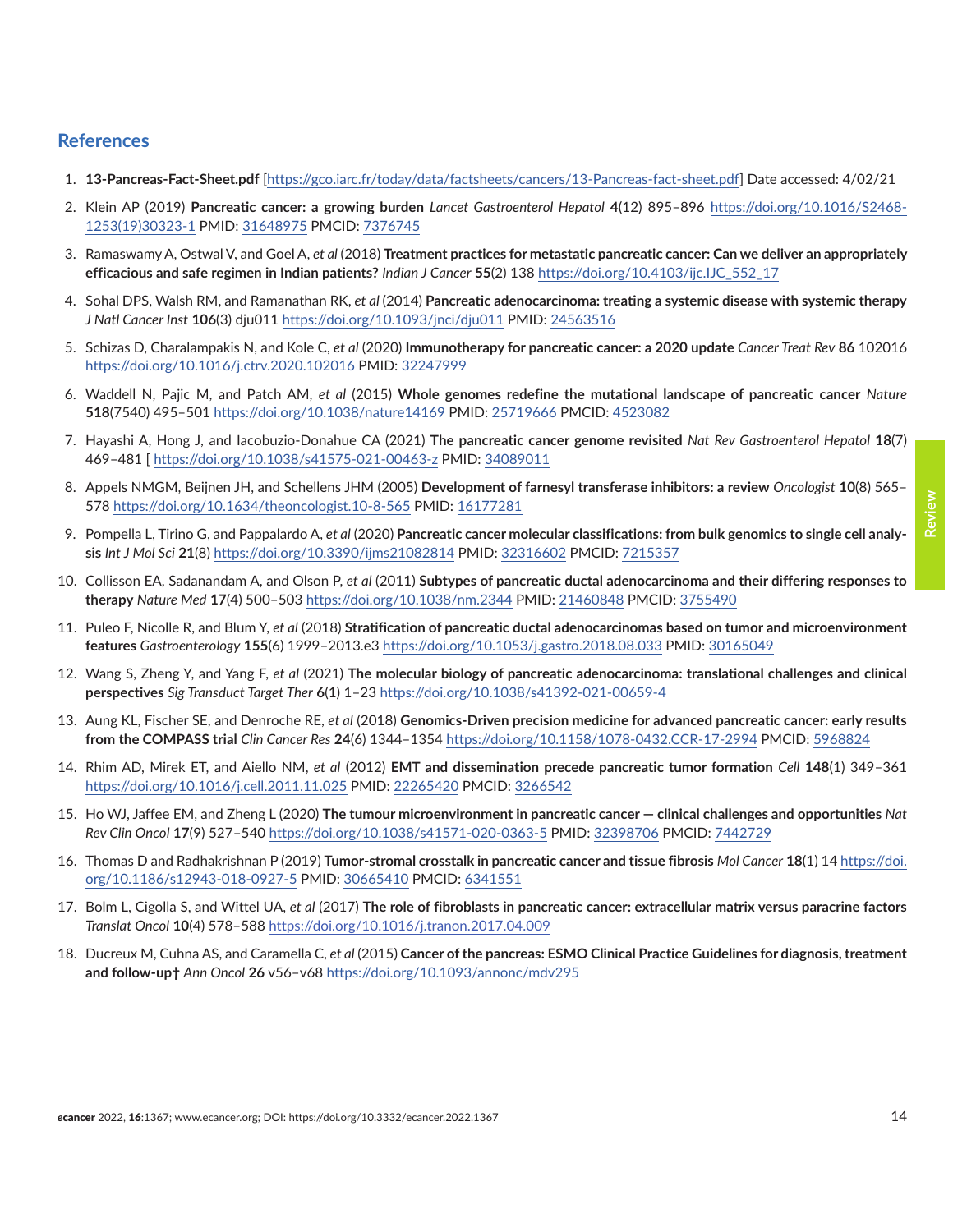- <span id="page-14-0"></span>19. Isaji S, Murata Y, and Kishiwada M (2018) **New Japanese classification of pancreatic cancer** *Pancreatic Cancer* eds JP Neoptolemos, R Urrutia, and JL Abbruzzese, *et al* (Springer) pp 1021–1037 [https://doi.org/10.1007/978-1-4939-7193-0\\_84](https://doi.org/10.1007/978-1-4939-7193-0_84)
- 20. Sohal DPS, Kennedy EB, and Cinar P, *et al* (2020) **Metastatic pancreatic cancer: ASCO guideline update** *JCO* **38**(27) 3217–3230 [https://](https://doi.org/10.1200/JCO.20.01364) [doi.org/10.1200/JCO.20.01364](https://doi.org/10.1200/JCO.20.01364)
- 21. NCCN (2021) *Pancreatic.pdf* [[https://www.nccn.org/professionals/physician\\_gls/PDF/pancreatic.pdf\]](https://www.nccn.org/professionals/physician_gls/PDF/pancreatic.pdf)
- 22. Conroy T, Desseigne F, and Ychou M, *et al* (2011) **FOLFIRINOX versus gemcitabine for metastatic pancreatic cancer** *N Engl J Med* **364**(19) 1817–1825<https://doi.org/10.1056/NEJMoa1011923>PMID: [21561347](http://www.ncbi.nlm.nih.gov/pubmed/21561347)
- 23. Von Hoff DD, Ervin T, and Arena FP, *et al* (2013) **Increased survival in pancreatic cancer with nab-paclitaxel plus gemcitabine** *N Engl J Med* **369**(18) 1691–1703<https://doi.org/10.1056/NEJMoa1304369>PMID: [24131140](http://www.ncbi.nlm.nih.gov/pubmed/24131140) PMCID: [4631139](http://www.ncbi.nlm.nih.gov/pmc/articles/PMC4631139)
- 24. Pusceddu S, Ghidini M, and Torchio M, *et al* (2019) **Comparative effectiveness of gemcitabine plus nab-paclitaxel and FOLFIRINOX in the first-line setting of metastatic pancreatic cancer: a systematic review and meta-analysis** *Cancers* **11**(4) 484 [https://doi.org/10.3390/](https://doi.org/10.3390/cancers11040484) [cancers11040484](https://doi.org/10.3390/cancers11040484) PMCID: [6520876](http://www.ncbi.nlm.nih.gov/pmc/articles/PMC6520876)
- 25. Walker EJ and Ko AH (2014) **Beyond first-line chemotherapy for advanced pancreatic cancer: an expanding array of therapeutic options?** *World J Gastroenterol* **20**(9) 2224–2236<https://doi.org/10.3748/wjg.v20.i9.2224>PMID: [24605022](http://www.ncbi.nlm.nih.gov/pubmed/24605022) PMCID: [3942828](http://www.ncbi.nlm.nih.gov/pmc/articles/PMC3942828)
- 26. Wang-Gillam A, Li CP, and Bodoky G, *et al* (2016) **Nanoliposomal irinotecan with fluorouracil and folinic acid in metastatic pancreatic cancer after previous gemcitabine-based therapy (NAPOLI-1): a global, randomised, open-label, phase 3 trial** *Lancet* **387**(10018) 545–557 [https://doi.org/10.1016/S0140-6736\(15\)00986-1](https://doi.org/10.1016/S0140-6736(15)00986-1)
- 27. Oettle H, Riess H, and Stieler JM, *et al* (2014) **Second-Line oxaliplatin, folinic acid, and fluorouracil versus folinic acid and fluorouracil alone for gemcitabine-refractory pancreatic cancer: outcomes from the CONKO-003 trial** *JCO* **32**(23) 2423–2429 [https://doi.](https://doi.org/10.1200/JCO.2013.53.6995) [org/10.1200/JCO.2013.53.6995](https://doi.org/10.1200/JCO.2013.53.6995)
- 28. Gill S, Ko YJ, and Cripps C, *et al* (2016) **PANCREOX: a randomized phase III study of fluorouracil/leucovorin with or without oxaliplatin for second-line advanced pancreatic cancer in patients who have received gemcitabine-based chemotherapy** *JCO* **34**(32) 3914–3920 <https://doi.org/10.1200/JCO.2016.68.5776>
- 29. Sonbol MB, Firwana B, and Wang Z, *et al* (2017) **Second-line treatment in patients with pancreatic ductal adenocarcinoma: a metaanalysis** *Cancer* **123**(23) 4680–4686 <https://doi.org/10.1002/cncr.30927>
- 30. Saad AM, Turk T, and Al-Husseini MJ, *et al* (2018) **Trends in pancreatic adenocarcinoma incidence and mortality in the United States in the last four decades; a SEER-based study** *BMC Cancer* **18** <https://doi.org/10.1186/s12885-018-4610-4>PMID: 29940910 PMCID: [6020186](http://www.ncbi.nlm.nih.gov/pmc/articles/PMC6020186)
- 31. Blomstrand H, Scheibling U, and Bratthäll C, *et al* (2019) **Real world evidence on gemcitabine and nab-paclitaxel combination chemotherapy in advanced pancreatic cancer** *BMC Cancer* **19**(1) 40 <https://doi.org/10.1186/s12885-018-5244-2>PMID: [30621618](http://www.ncbi.nlm.nih.gov/pubmed/30621618) PMCID: [6325739](http://www.ncbi.nlm.nih.gov/pmc/articles/PMC6325739)
- 32. Yamamoto T, Yagi S, and Kinoshita H, *et al* (2015) **Long-term survival after resection of pancreatic cancer: a single-center retrospective analysis** *World J Gastroenterol* **21**(1) 262–268 <https://doi.org/10.3748/wjg.v21.i1.262> PMID: [25574100](http://www.ncbi.nlm.nih.gov/pubmed/25574100) PMCID: [4284344](http://www.ncbi.nlm.nih.gov/pmc/articles/PMC4284344)
- 33. Burris HA, Moore MJ, and Andersen J, *et al* (1997) **Improvements in survival and clinical benefit with gemcitabine as first-line therapy for patients with advanced pancreas cancer: a randomized trial** *JCO* **15**(6) 2403–2413<https://doi.org/10.1200/JCO.1997.15.6.2403>
- 34. Macarulla T, Pazo-Cid R, and Guillén-Ponce C, *et al* (2019) **Phase I/II trial to evaluate the efficacy and safety of nanoparticle albuminbound paclitaxel in combination with gemcitabine in patients with pancreatic cancer and an ECOG performance status of 2** *JCO* **37**(3) 230–238 <https://doi.org/10.1200/JCO.18.00089>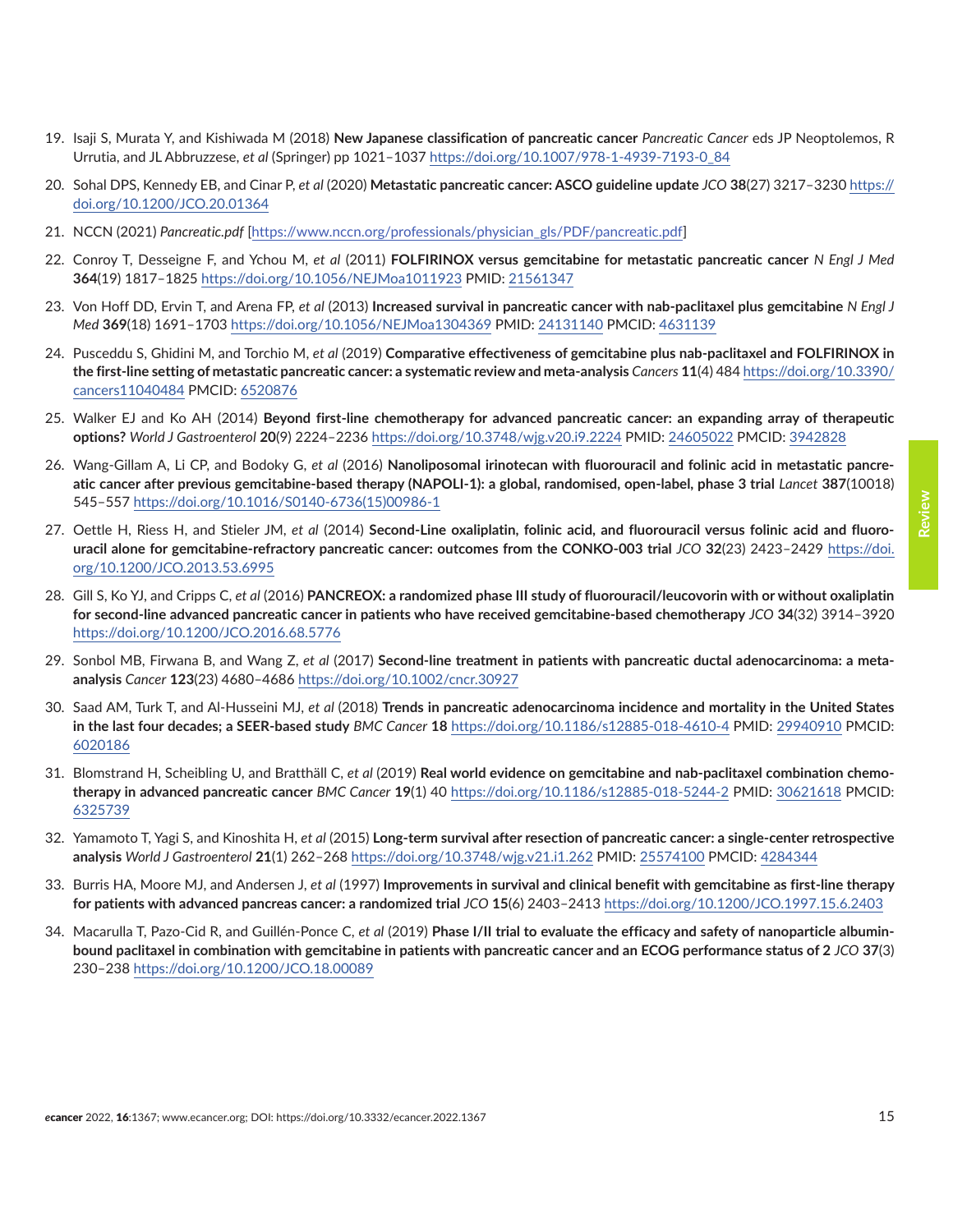- <span id="page-15-0"></span>35. Tempero MA, Malafa MP, and Al-Hawary M, *et al* (2021) **Pancreatic adenocarcinoma, version 2.2021, NCCN clinical practice guidelines in oncology** *J Nat Comprehen Cancer Netw* **19**(4) 439–457 <https://doi.org/10.6004/jnccn.2021.0017>
- 36. Andriulli A, Festa V, and Botteri E, *et al* (2012) **Neoadjuvant/preoperative gemcitabine for patients with localized pancreatic cancer: a meta-analysis of prospective studies** *Ann Surg Oncol* **19**(5) 1644–1662 <https://doi.org/10.1245/s10434-011-2110-8>
- 37. Suker M, Beumer BR, and Sadot E, *et al* (2016) **A patient-level meta-analysis of FOLFIRINOX for locally advanced pancreatic cancer** *Lancet Oncol* **17**(6) 801–810 [https://doi.org/10.1016/S1470-2045\(16\)00172-8](https://doi.org/10.1016/S1470-2045(16)00172-8) PMID: [27160474](http://www.ncbi.nlm.nih.gov/pubmed/27160474) PMCID: [5527756](http://www.ncbi.nlm.nih.gov/pmc/articles/PMC5527756)
- 38. Janssen QP, Buettner S, and Suker M, *et al* (2019) **Neoadjuvant FOLFIRINOX in patients with borderline resectable pancreatic cancer: a systematic review and patient-level meta-analysis** *J Natl Cancer Inst* **111**(8) 782–794 <https://doi.org/10.1093/jnci/djz073>PMID: [31086963](http://www.ncbi.nlm.nih.gov/pubmed/31086963) PMCID: [6695305](http://www.ncbi.nlm.nih.gov/pmc/articles/PMC6695305)
- 39. Sadot E, Doussot A, and O'Reilly EM, *et al* (2015) **FOLFIRINOX induction therapy for stage 3 pancreatic adenocarcinoma** *Ann Surg Oncol* **22**(11) 3512–3521<https://doi.org/10.1245/s10434-015-4647-4>
- 40. Rangelova E, Wefer A, and Persson S, *et al* (2021) **Surgery improves survival after neoadjuvant therapy for borderline and locally advanced pancreatic cancer: a single institution experience** *Ann Surg* **273**(3) 579–586 <https://doi.org/10.1097/SLA.0000000000003301>
- 41. Verbeke CS (2008) **Resection margins and R1 rates in pancreatic cancer are we there yet?** *Histopathology* **52**(7) 787–796 [https://doi.](https://doi.org/10.1111/j.1365-2559.2007.02935.x) [org/10.1111/j.1365-2559.2007.02935.x](https://doi.org/10.1111/j.1365-2559.2007.02935.x)
- 42. Kim KS, Kwon J, and Kim K, *et al* (2016) **Impact of resection margin distance on survival of pancreatic cancer: a systematic review and meta-analysis** *Cancer Res Treat* **49**(3) 824–833 <https://doi.org/10.4143/crt.2016.336> PMID: [27561314](http://www.ncbi.nlm.nih.gov/pubmed/27561314) PMCID: [5512376](http://www.ncbi.nlm.nih.gov/pmc/articles/PMC5512376)
- 43. Klaiber U, Mihaljevic A, and Hackert T (2019) **Radical pancreatic cancer surgery with arterial resection** *Transl Gastroenterol Hepatol* **4**  <https://doi.org/10.21037/tgh.2019.01.07>
- 44. Małczak P, Sierżęga M, and Stefura T, *et al* (2020) **Arterial resections in pancreatic cancer systematic review and meta-analysis** *HPB* **22**(7) 961–968 <https://doi.org/10.1016/j.hpb.2020.04.005>
- 45. Toesca DAS, Koong AJ, and Poultsides GA, *et al* (2018) **Management of borderline resectable pancreatic cancer** *Int J Radiat Oncol Biol Phys* **100**(5) 1155–1174<https://doi.org/10.1016/j.ijrobp.2017.12.287>PMID: [29722658](http://www.ncbi.nlm.nih.gov/pubmed/29722658)
- 46. Ramaswamy A, Jandyal S, and Ostwal V, *et al* (2017) **Nontrial, real-world outcomes in unresectable locally advanced pancreatic cancer: chemotherapy and chemoradiation is the standard while surgery is uncommon** *Indian J Cancer* **54**(3) 530 [https://doi.org/10.4103/ijc.](https://doi.org/10.4103/ijc.IJC_377_17) [IJC\\_377\\_17](https://doi.org/10.4103/ijc.IJC_377_17)
- 47. Gemenetzis G, Groot VP, and Blair AB, *et al* (2019) **Survival in locally advanced pancreatic cancer after neoadjuvant therapy and surgical resection** *Ann Surg* **270**(2) 340–347<https://doi.org/10.1097/SLA.0000000000002753>
- 48. Cassinotto C, Sa-Cunha A, and Trillaud H (2016) **Radiological evaluation of response to neoadjuvant treatment in pancreatic cancer** *Diagn Interventional Imaging* **97**(12) 1225–1232<https://doi.org/10.1016/j.diii.2016.07.011>
- 49. Shridhar R, Takahashi C, and Huston J, *et al* (2019**) Neoadjuvant therapy and pancreatic cancer: a national cancer database analysis** *J Gastrointest Oncol* **10**(4) 663–673 <https://doi.org/10.21037/jgo.2019.02.09> PMID: [31392047](http://www.ncbi.nlm.nih.gov/pubmed/31392047) PMCID: 6657333
- 50. Cloyd JM, Heh V, and Pawlik TM, *et al* (2020) **Neoadjuvant therapy for resectable and borderline resectable pancreatic cancer: a metaanalysis of randomized controlled trials** *J Clin Med* **9**(4)<https://doi.org/10.3390/jcm9041129> PMID: [32326559](http://www.ncbi.nlm.nih.gov/pubmed/32326559) PMCID: [7231310](http://www.ncbi.nlm.nih.gov/pmc/articles/PMC7231310)
- 51. Maggino L, Malleo G, and Marchegiani G, *et al* (2019) **Outcomes of primary chemotherapy for borderline resectable and locally advanced pancreatic ductal adenocarcinoma** *JAMA Surg* **154**(10) 932–942 <https://doi.org/10.1001/jamasurg.2019.2277>PMID: [31339530](http://www.ncbi.nlm.nih.gov/pubmed/31339530) PMCID: [6659151](http://www.ncbi.nlm.nih.gov/pmc/articles/PMC6659151)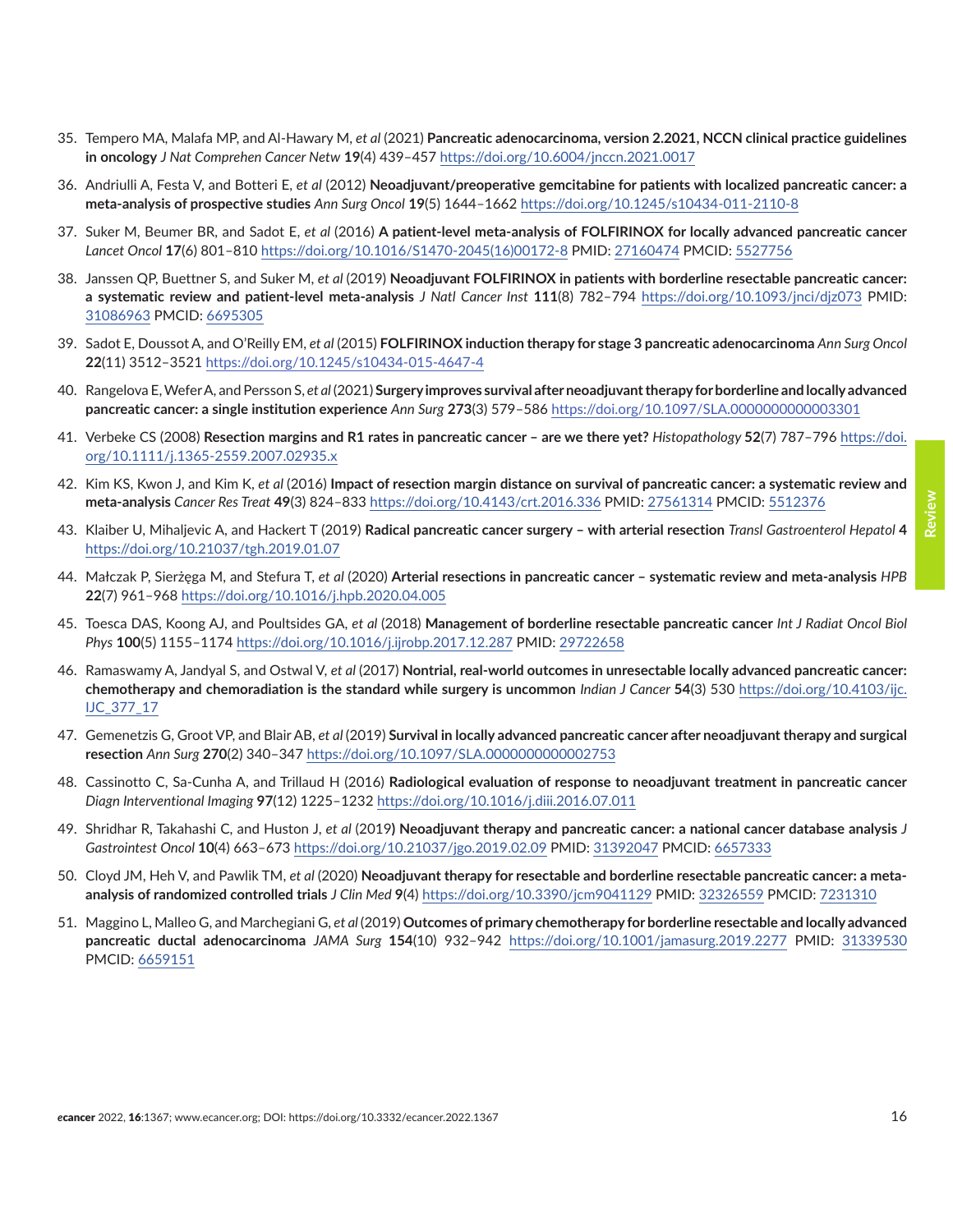- <span id="page-16-0"></span>52. Katz MHG, Shi Q, and Ahmad SA, *et al* (2016) **Preoperative modified FOLFIRINOX treatment followed by capecitabine-based chemoradiation for borderline resectable pancreatic cancer: alliance for clinical trials in oncology trial A021101** *JAMA Surg* **151**(8) e161137 <https://doi.org/10.1001/jamasurg.2016.1137>PMID: [27275632](http://www.ncbi.nlm.nih.gov/pubmed/27275632) PMCID: [5210022](http://www.ncbi.nlm.nih.gov/pmc/articles/PMC5210022)
- 53. Philip PA, Lacy J, and Portales F, *et al* (2020) **Nab-paclitaxel plus gemcitabine in patients with locally advanced pancreatic cancer (LAPACT): a multicentre, open-label phase 2 study** *Lancet Gastroenterol Hepatol* **5**(3) 285–294 [https://doi.org/10.1016/S2468-](https://doi.org/10.1016/S2468-1253(19)30327-9) [1253\(19\)30327-9](https://doi.org/10.1016/S2468-1253(19)30327-9) PMID: [31953079](http://www.ncbi.nlm.nih.gov/pubmed/31953079)
- 54. Jang JY, Han Y, and Lee H, *et al* (2018) **Oncological benefits of neoadjuvant chemoradiation with gemcitabine versus upfront surgery in patients with borderline resectable pancreatic cancer: a prospective, randomized, open-label, multicenter phase 2/3 trial** *Ann Surg*  **268**(2) 215–222 <https://doi.org/10.1097/SLA.0000000000002705> PMID: [29462005](http://www.ncbi.nlm.nih.gov/pubmed/29462005)
- 55. Versteijne E, Suker M, and Groothuis K, *et al* (2020) **Preoperative chemoradiotherapy versus immediate surgery for resectable and borderline resectable pancreatic cancer: results of the Dutch randomized phase III PREOPANC trial** *JCO* **38**(16) 1763–1773 [https://](https://doi.org/10.1200/JCO.19.02274) [doi.org/10.1200/JCO.19.02274](https://doi.org/10.1200/JCO.19.02274)
- 56. Van Eijck CHJ, Versteijne E, and Suker M, *et al* (2021) **Preoperative chemoradiotherapy to improve overall survival in pancreatic cancer: long-term results of the multicenter randomized phase III PREOPANC trial** *JCO* **39**(15\_suppl) 4016–4016 [https://doi.org/10.1200/](https://doi.org/10.1200/JCO.2021.39.15_suppl.4016) [JCO.2021.39.15\\_suppl.4016](https://doi.org/10.1200/JCO.2021.39.15_suppl.4016)
- 57. Janssen QP, van Dam JL, and Bonsing BA, *et al* (2021) **Total neoadjuvant FOLFIRINOX versus neoadjuvant gemcitabine-based chemoradiotherapy and adjuvant gemcitabine for resectable and borderline resectable pancreatic cancer (PREOPANC-2 trial): study protocol for a nationwide multicenter randomized controlled trial** *BMC Cancer* **21**(1) 300<https://doi.org/10.1186/s12885-021-08031-z> PMID: [33757440](http://www.ncbi.nlm.nih.gov/pubmed/33757440) PMCID: [7989075](http://www.ncbi.nlm.nih.gov/pmc/articles/PMC7989075)
- 58. Koerkamp BG (2022) *Perioperative Versus Adjuvant FOLFIRINOX for Resectable Pancreatic Cancer: The PREOPANC-3 Study* [[https://clinical](https://clinicaltrials.gov/ct2/show/NCT04927780)[trials.gov/ct2/show/NCT04927780](https://clinicaltrials.gov/ct2/show/NCT04927780)] Date accessed: 16/02/22
- 59. Murphy JE, Wo JY, and Ryan DP, *et al* (2019**) Total neoadjuvant therapy with FOLFIRINOX in combination with Losartan followed by chemoradiotherapy for locally advanced pancreatic cancer: a phase 2 clinical trial** *JAMA Oncol* **5**(7) 1020–1027 [https://doi.org/10.1001/](https://doi.org/10.1001/jamaoncol.2019.0892) [jamaoncol.2019.0892](https://doi.org/10.1001/jamaoncol.2019.0892) PMID: [31145418](http://www.ncbi.nlm.nih.gov/pubmed/31145418) PMCID: [6547247](http://www.ncbi.nlm.nih.gov/pmc/articles/PMC6547247)
- 60. Hong TS (2021) *A Randomized Phase 2 Study of Losartan and Nivolumab in Combination With FOLFIRINOX and SBRT in Localized Pancreatic Cancer* [\[https://clinicaltrials.gov/ct2/show/NCT03563248](https://clinicaltrials.gov/ct2/show/NCT03563248)] Date accessed: 3/02/21
- 61. Hammel P, Huguet F, and van Laethem JL, *et al* (2016) **Effect of chemoradiotherapy vs chemotherapy on survival in patients with locally advanced pancreatic cancer controlled after 4 months of gemcitabine with or without erlotinib: the LAP07 randomized clinical trial** *JAMA* **315**(17) 1844–1853<https://doi.org/10.1001/jama.2016.4324>
- 62. Meeting Library **Alliance A021501: Preoperative mFOLFIRINOX or mFOLFIRINOX plus hypofractionated radiation therapy (RT) for borderline resectable (BR) adenocarcinoma of the pancreas** [\[https://meetinglibrary.asco.org/record/194235/abstract\]](https://meetinglibrary.asco.org/record/194235/abstract) Date accessed: 5/02/21
- 63. Ghaneh P, Palmer DH, and Cicconi S, *et al* (2020) **ESPAC-5F: four-arm, prospective, multicenter, international randomized phase II trial of immediate surgery compared with neoadjuvant gemcitabine plus capecitabine (GEMCAP) or FOLFIRINOX or chemoradiotherapy (CRT) in patients with borderline resectable pancreatic cancer** *JCO* **38**(15\_suppl) 4505–4505 [https://doi.org/10.1200/JCO.2020.38.15\\_](https://doi.org/10.1200/JCO.2020.38.15_suppl.4505) [suppl.4505](https://doi.org/10.1200/JCO.2020.38.15_suppl.4505)
- 64. Oba A, Ho F, and Bao QR, *et al* (2020) **Neoadjuvant treatment in pancreatic cancer** *Front Oncol* **10** [https://doi.org/10.3389/](https://doi.org/10.3389/fonc.2020.00245) [fonc.2020.00245](https://doi.org/10.3389/fonc.2020.00245) PMID: [32185128](http://www.ncbi.nlm.nih.gov/pubmed/32185128) PMCID: [7058791](http://www.ncbi.nlm.nih.gov/pmc/articles/PMC7058791)
- 65. Zhan HX, Xu JW, and Wu D, *et al* (2017) **Neoadjuvant therapy in pancreatic cancer: a systematic review and meta-analysis of prospective studies** *Cancer Med* **6**(6) 1201–1219 <https://doi.org/10.1002/cam4.1071> PMID: [28544758](http://www.ncbi.nlm.nih.gov/pubmed/28544758) PMCID: [5463082](http://www.ncbi.nlm.nih.gov/pmc/articles/PMC5463082)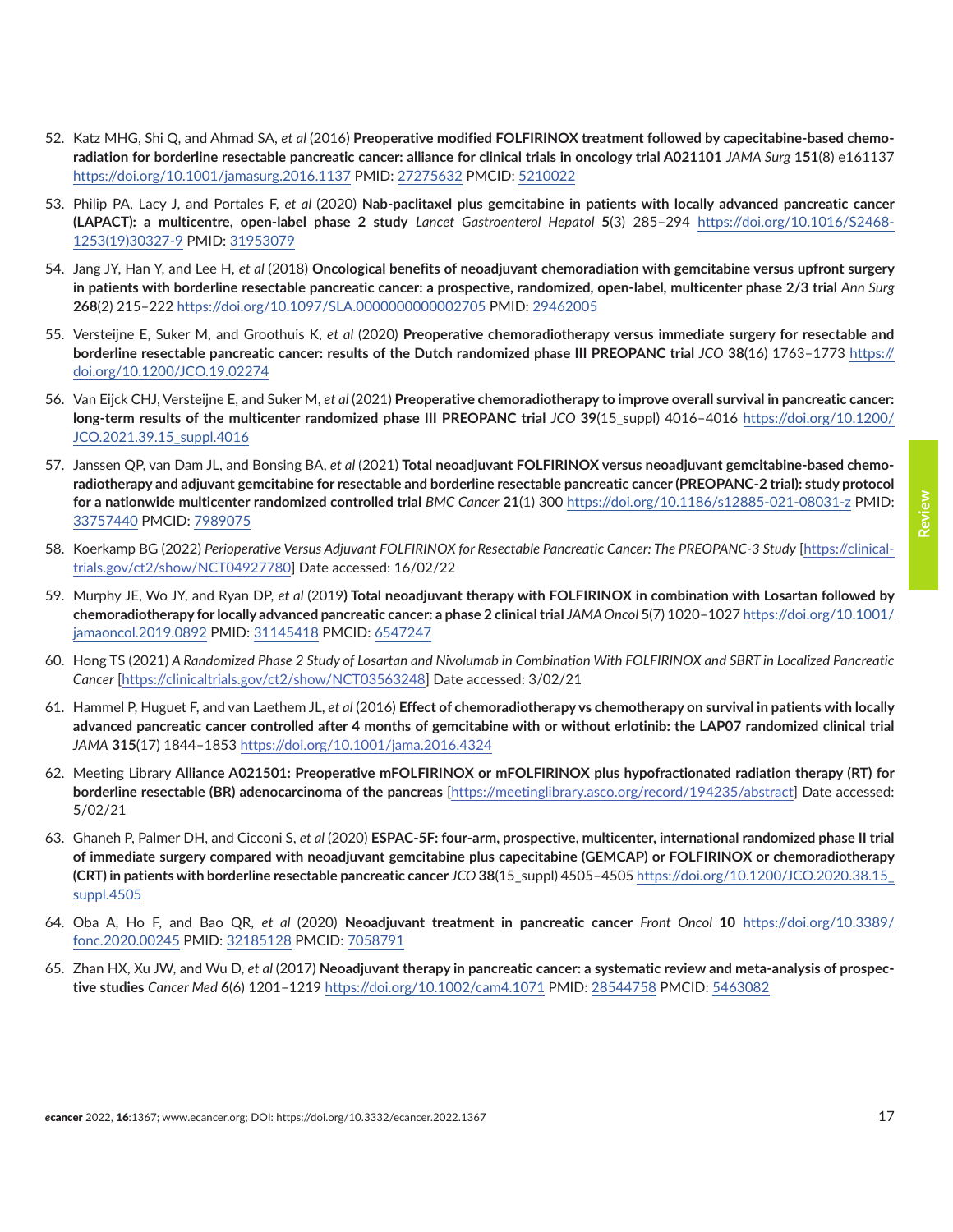- <span id="page-17-0"></span>66. O'Reilly EM, Perelshteyn A, and Jarnagin WR, *et al* (2014) **A single-arm, non-randomized phase ii trial of neoadjuvant gemcitabine and oxaliplatin in patients with resectable pancreas adenocarcinoma** *Ann Surg* **260**(1) 142–148 [https://doi.org/10.1097/](https://doi.org/10.1097/SLA.0000000000000251) [SLA.0000000000000251](https://doi.org/10.1097/SLA.0000000000000251)
- 67. Unno M, Motoi F, and Matsuyama Y, *et al* (2019) **Randomized phase II/III trial of neoadjuvant chemotherapy with gemcitabine and S-1 versus upfront surgery for resectable pancreatic cancer (Prep-02/JSAP-05)** *JCO* **37**(4\_suppl) 189–189 [https://doi.org/10.1200/](https://doi.org/10.1200/JCO.2019.37.4_suppl.189) [JCO.2019.37.4\\_suppl.189](https://doi.org/10.1200/JCO.2019.37.4_suppl.189)
- 68. Ahmad SA, Duong M, and Sohal DPS, *et al* (2020) **Surgical outcome results from SWOG S1505: a randomized clinical trial of mFOLFIRI-NOX versus gemcitabine/nab-paclitaxel for perioperative treatment of resectable pancreatic ductal adenocarcinoma** *Ann Surg* **272**(3) 481–486 <https://doi.org/10.1097/SLA.0000000000004155> PMID: [32740235](http://www.ncbi.nlm.nih.gov/pubmed/32740235) PMCID: [7856053](http://www.ncbi.nlm.nih.gov/pmc/articles/PMC7856053)
- 69. Tang R, Meng Q, and Wang W, *et al* (2021) **Head-to-head comparison between FOLFIRINOX and gemcitabine plus nab-paclitaxel in the neoadjuvant chemotherapy of localized pancreatic cancer: a systematic review and meta-analysis** *Gland Surg* **10**(5) 1564575–1561575 <https://doi.org/10.21037/gs-21-16>
- 70. Tamburrino D, Riviere D, and Yaghoobi M, *et al* (2016) **Diagnostic accuracy of different imaging modalities following computed tomography (CT) scanning for assessing the resectability with curative intent in pancreatic and periampullary cancer** *Cochrane Database Syst Rev* **2016**(9)
- 71. Moore MJ, Goldstein D, and Hamm J, *et al* (2007) **Erlotinib plus gemcitabine compared with gemcitabine alone in patients with advanced pancreatic cancer: a phase III trial of the National Cancer Institute of Canada Clinical Trials Group** *JCO* **25**(15) 1960–1966 [https://doi.](https://doi.org/10.1200/JCO.2006.07.9525) [org/10.1200/JCO.2006.07.9525](https://doi.org/10.1200/JCO.2006.07.9525)
- 72. Faloppi L, Andrikou K, and Cascinu S (2013) **Cetuximab: still an option in the treatment of pancreatic cancer?** *Expert Opin Biol Ther* **13**(5) 791–801 <https://doi.org/10.1517/14712598.2013.786697> PMID: [23560505](http://www.ncbi.nlm.nih.gov/pubmed/23560505)
- 73. Van Cutsem E, Vervenne WL, and Bennouna J, *et al* (2009) **Phase III Trial of Bevacizumab in Combination With Gemcitabine and Erlotinib in Patients With Metastatic Pancreatic Cancer** *JCO* **27**(13) 2231–2237 <https://doi.org/10.1200/JCO.2008.20.0238>
- 74. Stoica AF, Chang CH, and Pauklin S (2020) **Molecular therapeutics of pancreatic ductal adenocarcinoma: targeted pathways and the role of cancer stem cells** *Trends Pharmacol Sci* **41**(12) 977–993<https://doi.org/10.1016/j.tips.2020.09.008> PMID: [33092892](http://www.ncbi.nlm.nih.gov/pubmed/33092892)
- 75. Golan T, Hammel P, and Reni M, *et al* (2019) **Maintenance olaparib for germline BRCA-mutated metastatic pancreatic cancer** *N Engl J Med* **381**(4) 317–327 <https://doi.org/10.1056/NEJMoa1903387> PMID: [31157963](http://www.ncbi.nlm.nih.gov/pubmed/31157963) PMCID: [6810605](http://www.ncbi.nlm.nih.gov/pmc/articles/PMC6810605)
- 76. Nagasaka M, Li Y, and Sukari A, *et al* (2020) **KRAS G12C Game of Thrones, which direct KRAS inhibitor will claim the iron throne?** *Cancer Treat Rev* **84** 101974<https://doi.org/10.1016/j.ctrv.2020.101974>PMID: [32014824](http://www.ncbi.nlm.nih.gov/pubmed/32014824) PMCID: [7041424](http://www.ncbi.nlm.nih.gov/pmc/articles/PMC7041424)
- 77. Demetri GD, Paz-Ares L, and Farago AF, *et al* (2018) **Efficacy and safety of entrectinib in patients with NTRK fusion-positive (NTRKfp) tumors: pooled analysis of STARTRK-2, STARTRK-1 and ALKA-372-001** *Ann Oncol* **29** viii713 [https://doi.org/10.1093/annonc/](https://doi.org/10.1093/annonc/mdy424.017) [mdy424.017](https://doi.org/10.1093/annonc/mdy424.017)
- 78. Forsythe A, Zhang W, and Phillip Strauss U, *et al* (2020) **A systematic review and meta-analysis of neurotrophic tyrosine receptor kinase gene fusion frequencies in solid tumors** *Ther Adv Med Oncol* **12** 1758835920975613 <https://doi.org/10.1177/1758835920975613>
- 79. Demols A, Perez-Casanova L, and Rocq L, *et al* (2020) **NTRK gene fusions in bilio-pancreatic cancers** *JCO* **38**(15\_suppl) e16664 [https://](https://doi.org/10.1200/JCO.2020.38.15_suppl.e16664) [doi.org/10.1200/JCO.2020.38.15\\_suppl.e16664](https://doi.org/10.1200/JCO.2020.38.15_suppl.e16664)
- 80. Pishvaian MJ, Rolfo CD, and Liu SV, *et al* (2018) **Clinical benefit of entrectinib for patients with metastatic pancreatic cancer who harbor NTRK and ROS1 fusions** *JCO* **36**(4\_suppl) 521 [https://doi.org/10.1200/JCO.2018.36.4\\_suppl.521](https://doi.org/10.1200/JCO.2018.36.4_suppl.521)
- 81. Robert C. A decade of immune-checkpoint inhibitors in cancer therapy. *Nat Commun* **11**(1) 3801

**Review**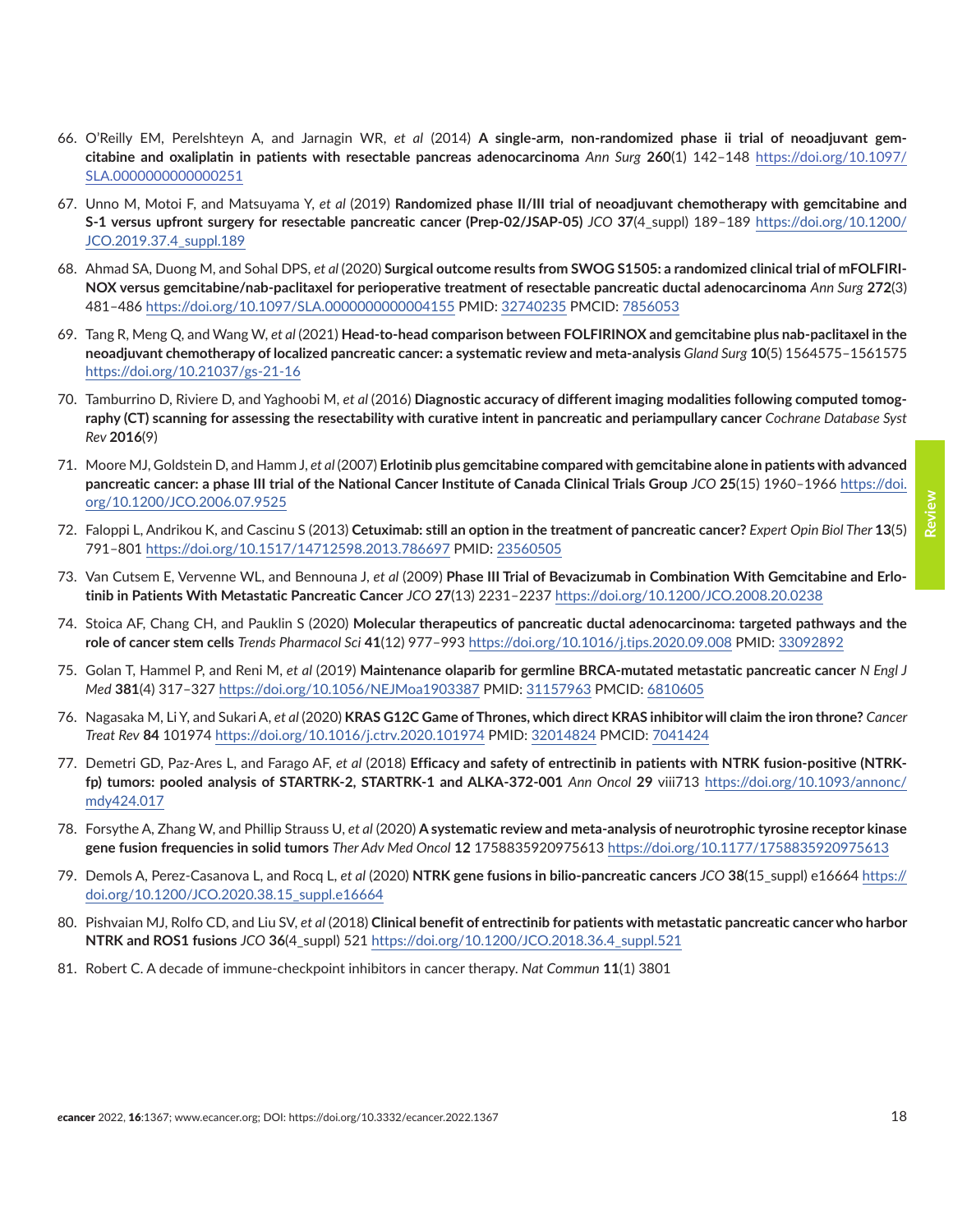- <span id="page-18-0"></span>82. Luchini C, Brosens LAA, and Wood LD, *et al* (2021) **Comprehensive characterisation of pancreatic ductal adenocarcinoma with microsatellite instability: histology, molecular pathology and clinical implications** *Gut* **70**(1) 148–156 [https://doi.org/10.1136/](https://doi.org/10.1136/gutjnl-2020-320726) [gutjnl-2020-320726](https://doi.org/10.1136/gutjnl-2020-320726)
- 83. Henriksen A, Dyhl-Polk A, and Chen I, *et al* (2019) **Checkpoint inhibitors in pancreatic cancer** *Cancer Treat Rev* **78** 17–30 [https://doi.](https://doi.org/10.1016/j.ctrv.2019.06.005) [org/10.1016/j.ctrv.2019.06.005](https://doi.org/10.1016/j.ctrv.2019.06.005) PMID: [31325788](http://www.ncbi.nlm.nih.gov/pubmed/31325788)
- 84. Habib JR, Kinny-Köster B, and van Oosten F, *et al* (2020) **Periadventitial dissection of the superior mesenteric artery for locally advanced pancreatic cancer: Surgical planning with the "halo sign" and "string sign."** *Surgery* Published online October 6, 2020
- 85. Hackert T, Schneider L, and Büchler MW (2015) **Current state of vascular resections in pancreatic cancer surgery** *Gastroenterol Res Pract* **2015** 120207 <https://doi.org/10.1155/2015/120207> PMID: [26609306](http://www.ncbi.nlm.nih.gov/pubmed/26609306) PMCID: [4644845](http://www.ncbi.nlm.nih.gov/pmc/articles/PMC4644845)
- 86. Bockhorn M, Uzunoglu FG, and Adham M, *et al* (2014) **Borderline resectable pancreatic cancer: a consensus statement by the International Study Group of Pancreatic Surgery (ISGPS)** *Surgery* **155**(6) 977–988 <https://doi.org/10.1016/j.surg.2014.02.001>PMID: [24856119](http://www.ncbi.nlm.nih.gov/pubmed/24856119)
- 87. Jegatheeswaran S, Baltatzis M, and Jamdar S, *et al* (2017) **Superior mesenteric artery (SMA) resection during pancreatectomy for malignant disease of the pancreas: a systematic review** *HPB* **19**(6) 483–490<https://doi.org/10.1016/j.hpb.2017.02.437> PMID: [28410913](http://www.ncbi.nlm.nih.gov/pubmed/28410913)
- 88. Jiang X, Yu Z, and Ma Z, *et al* (2020) **Superior mesenteric artery first approach can improve the clinical outcomes of pancreaticoduodenectomy: a meta-analysis** *Int J Surg* **73** 14–24<https://doi.org/10.1016/j.ijsu.2019.11.007>
- 89. Pal S, George J, and Singh AN, *et al* (2018) **Posterior superior mesenteric artery (SMA) first approach vs. standard pancreaticoduodenectomy in patients with resectable periampullary cancers: a prospective comparison focusing on circumferential resection margins** *J Gastrointest Cancer* **49**(3) 252–259<https://doi.org/10.1007/s12029-017-9933-x>
- 90. Negoi I, Hostiuc S, and Runcanu A, *et al* (2017) **Superior mesenteric artery first approach versus standard pancreaticoduodenectomy: a systematic review and meta-analysis** *Hepatobiliary & Pancreat Dis Int* **16**(2) 127–138 [https://doi.org/10.1016/S1499-3872\(16\)60134-0](https://doi.org/10.1016/S1499-3872(16)60134-0)
- 91. Inoue Y, Saiura A, and Yoshioka R, *et al* (2015) **Pancreatoduodenectomy with systematic mesopancreas dissection using a supracolic anterior artery-first approach** *Ann Surg* **262**(6) 1092–1101 <https://doi.org/10.1097/SLA.0000000000001065> PMID: 25587814
- 92. Hackert T, Strobel O, and Michalski CW, *et al* (2017) **The TRIANGLE operation radical surgery after neoadjuvant treatment for advanced pancreatic cancer: a single arm observational study** *HPB* **19**(11) 1001–1007 <https://doi.org/10.1016/j.hpb.2017.07.007> PMID: [28838632](http://www.ncbi.nlm.nih.gov/pubmed/28838632)
- 93. Morales-Oyarvide V, Rubinson DA, and Dunne RF, *et al* (2017) **Lymph node metastases in resected pancreatic ductal adenocarcinoma: predictors of disease recurrence and survival** *Br J Cancer* **117**(12) 1874–1882 <https://doi.org/10.1038/bjc.2017.349> PMID: 28982112 PMCID: [5729468](http://www.ncbi.nlm.nih.gov/pmc/articles/PMC5729468)
- 94. Klaiber U, Hackert T, and Neoptolemos JP (2019) **Adjuvant treatment for pancreatic cancer** *Transl Gastroenterol Hepatol* **4**(0) [\[https://tgh.](https://tgh.amegroups.com/article/view/5029) [amegroups.com/article/view/5029\]](https://tgh.amegroups.com/article/view/5029) Date accessed: 5/02/21<https://doi.org/10.21037/tgh.2019.04.04>
- 95**.** Baldwin S, Kukar M, and Gabriel E (2016) **Pancreatic cancer metastatic to a limited number of lymph nodes has no impact on outcome** *HPB* **18**(6)<https://doi.org/10.1016/j.hpb.2016.02.004> PMID: [27317957](http://www.ncbi.nlm.nih.gov/pubmed/27317957) PMCID: [4913131](http://www.ncbi.nlm.nih.gov/pmc/articles/PMC4913131)
- 96. Conroy T and Ducreux M (2019) **Adjuvant treatment of pancreatic cancer** *Curr Opin Oncol* **31**(4) 346–353 [https://doi.org/10.1097/](https://doi.org/10.1097/CCO.0000000000000546) [CCO.0000000000000546](https://doi.org/10.1097/CCO.0000000000000546) PMID: [30994497](http://www.ncbi.nlm.nih.gov/pubmed/30994497)
- 97. Kalser MH and Ellenberg SS (1985) **Pancreatic cancer. Adjuvant combined radiation and chemotherapy following curative resection** *Arch Surg* **120**(8) 899–903<https://doi.org/10.1001/archsurg.1985.01390320023003> PMID: [4015380](http://www.ncbi.nlm.nih.gov/pubmed/4015380)